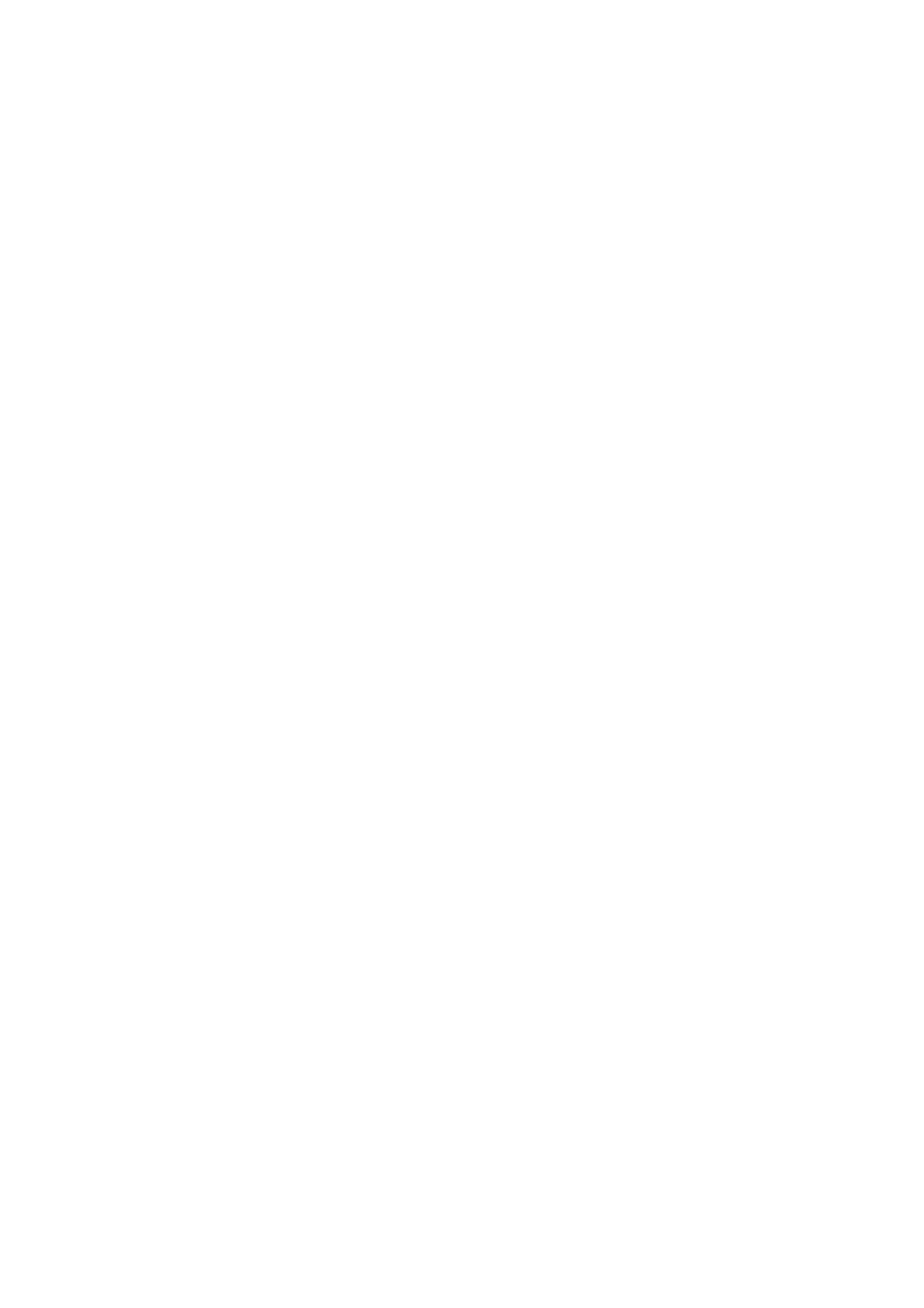## **CHAPTER 386**

## **TIMBER ACT**

## ARRANGEMENT OF SECTIONS

## PART I – PRELIMINARY

## *Section*

- 1. Short title.
- 2. Interpretation.
- 3. Exclusion of timber.

## PART II – TIMBER GRADING

- 4. Authorization of graders.
- 5. Grading of timber.
- 6. Grade marks.

## PART III – SALE AND EXPORT OF TIMBER

- 7. Restriction on use of grade names.
- 8. Restriction on export of timber.
- 9. Cancellation of export permits.
- 10. Export returns.

## PART IV – MISCELLANEOUS

- 11. False documents.
- 12. General penalty.
- 13. Rules.
- 14. *Spent.*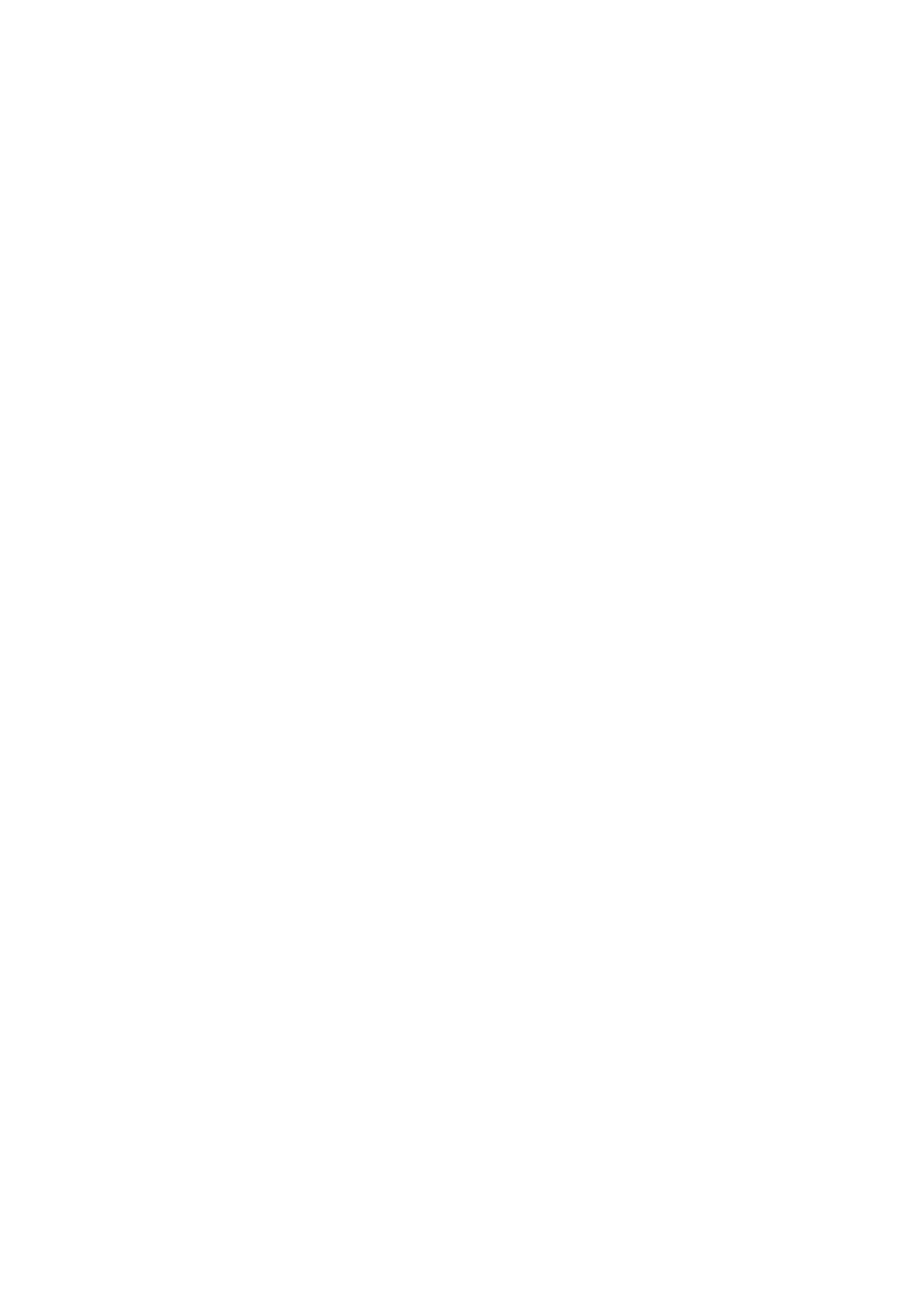## **CHAPTER 386**

## **TIMBER ACT**

[*Date of assent:22nd August, 1970*.]

[*Date of commencement:24th May, 1971*.]

**An Act of Parliament to provide for the more effective control of the sale and export of timber; for the grading, inspection and marking of timber; for control of the handling of timber in transit; and for matters incidental to and connected with the foregoing**

[Act No. 14 of 1970, L.N. 103/1971.]

## PART I – PRELIMINARY

## **1. Short title**

This Act may be cited as the Timber Act,

## **2. Interpretation**

In this Act, unless the context otherwise requires—

**"certificate of grading"** means a certificate issued by a grader that the particular parcel of timber to which the certificate relates has been graded by him and complies with the requirements of the Rules relating to the grade of timber concerned;

**"export permit"** means an export permit issued under paragraph (a) of subsection (1) of section 8 of this Act;

**"grader"** means a person authorised as such under section 4 of this Act;

**"prescribed mark"** means a mark prescribed in the Rules for placing on timber of a specified grade or origin;

**"the Conservator"** means the Chief Conservator of forests;

**"the Minister"** means the Minister for the time being responsible for matters relating to forests;

**"the Rules"** means rules made under section 13 of this Act;

**"timber"** means the wood of any tree grown in Kenya, Tanzania or Uganda, whether such wood is unsawn, hewn, sawn or machined, and includes lumber, shooks, slabs, blocks, box boards, flooring strips, shingles and sleepers, but does not include any other article manufactured from such wood.

### **3. Exclusion of timber**

The Minister may, by notice in the *Gazette*, exclude from all or any of the provisions of this Act any timber specified in such notice.

## PART II – TIMBER GRADING

### **4. Authorization of graders**

(1) The Conservator may, by notice in the *Gazette*, authorize any person to be a grader for the purposes of this Act.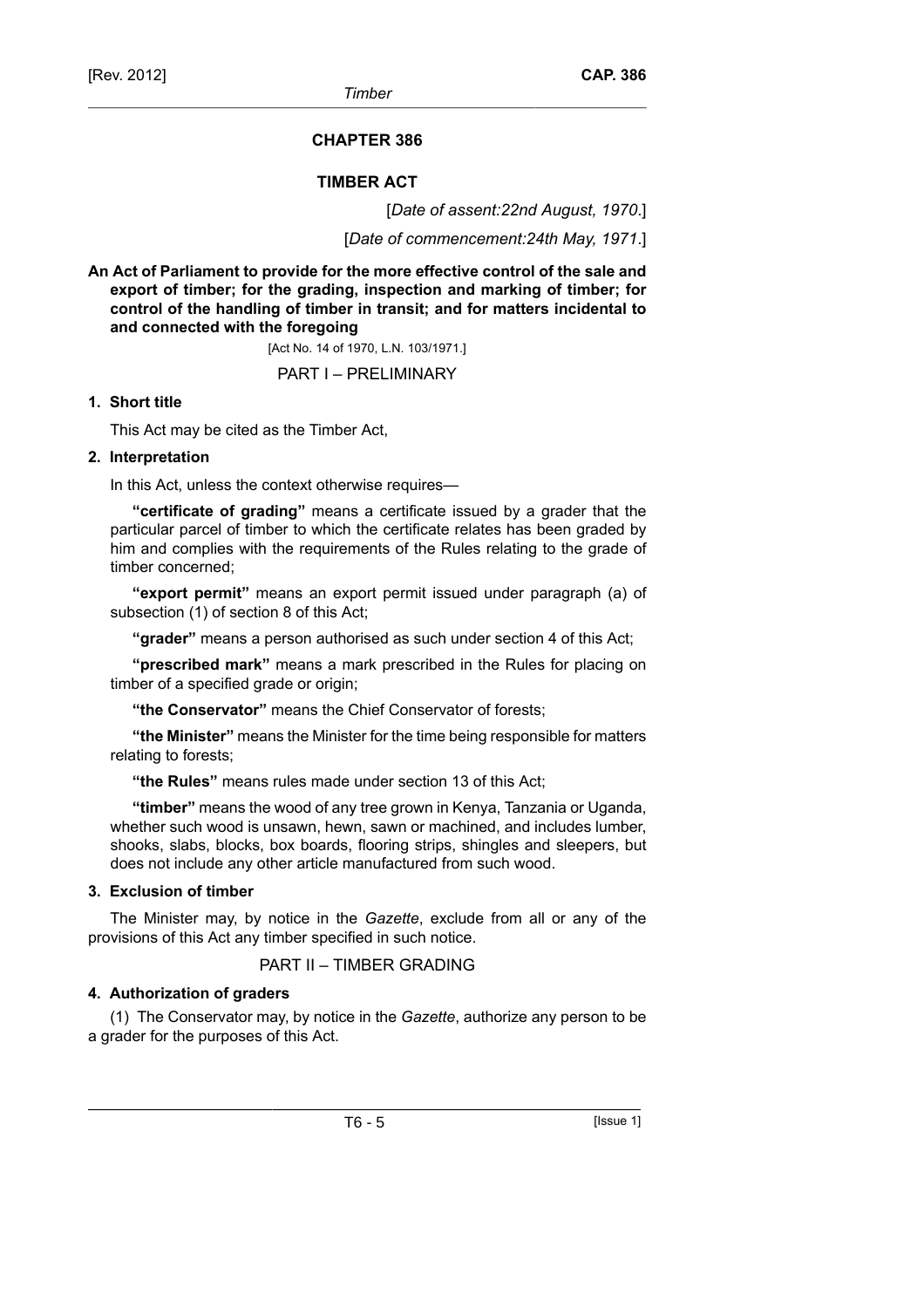(2) Every authorization under this section shall, subject to subsection (3) of this section, continue in force for such period, not exceeding three years, as may be specified in the notice concerned.

(3) The Conservator may at any time suspend or revoke an authorization under this section on the ground that he is not satisfied with the qualifications or experience of the person concerned or with the manner in which such person has carried out his duties under this Act.

(4) Any person who, having applied for authorization as a grader, has such application refused or, being a grader, has had his authorization suspended or revoked may, within thirty days after the notification to him of such refusal, suspension or revocation, appeal in writing to the Minister whose decision thereon shall be final.

## **5. Grading of timber**

(1) When an application is made to a grader for the grading of any timber, such timber shall be stacked in convenient parcels in such a manner as to permit of inspection piece by piece by the grader at the premises of the person making such application or at such other place as the grader may reasonably require.

(2) A grader may refuse to grade timber if, for any reason, he considers it to be unfit for grading.

(3) All handling charges connected with the grading of any timber, or in checking such grading, shall be borne by the person requiring such grading or checking, and such person shall provide all labour which may be necessary for the purpose of such grading or checking.

(4) Any person aggrieved by any decision of a grader may, within thirty days of such decision, appeal in writing to the Conservator.

(5) Any person aggrieved by the decision of the Conservator on an appeal under subsection (4) of this section may, within thirty days of such decision, appeal in writing to the Minister, whose decision thereon shall be final.

### **6. Grade marks**

(1) No person other than a grader shall mark any timber with a prescribed mark and no person shall place upon any timber any mark which is so similar to a prescribed mark as to be liable to be mistaken therefor.

(2) No person shall re-saw or otherwise alter the state of a piece of timber bearing a prescribed mark unless before doing so he has effectively obliterated such mark in such a manner as to render it unrecognizable.

(3) No person shall, except in compliance with subsection (2) of this section or to give effect to the regarding of any timber, deface, alter or obliterate any prescribed mark on any timber.

(4) Any person who contravenes any of the provisions of this section shall be guilty of an offence.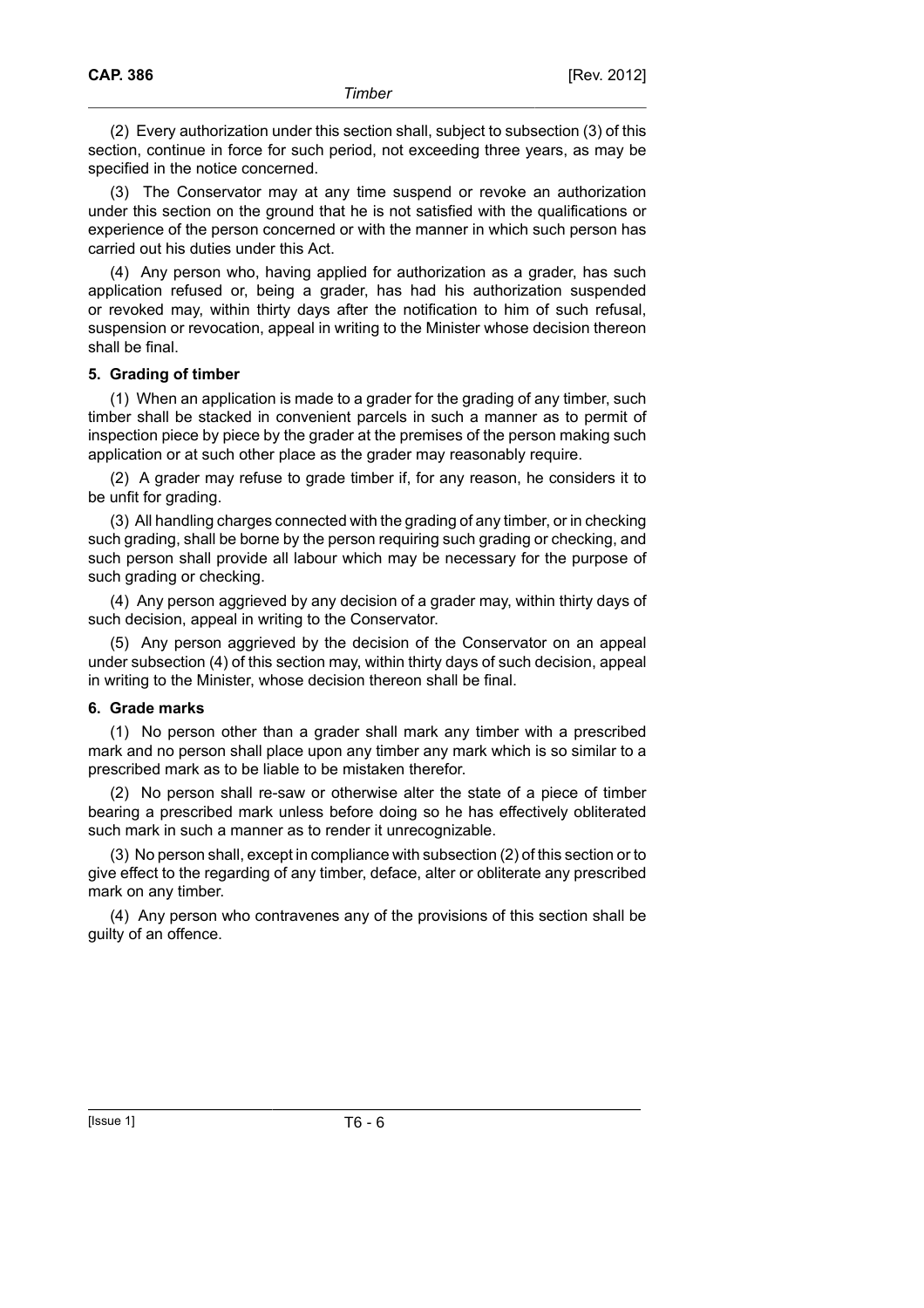## PART III – SALE AND EXPORT OF TIMBER

## **7. Restriction on use of grade names**

Any person who sells or offers for sale any timber under any name, or colourable imitation thereof, which is prescribed by the Rules for describing any grade of timber, when the timber so sold or offered for sale does not comply with the specifications of such grade as so prescribed, shall be guilty of an offence.

## **8. Restriction on export of timber**

- (1) No person shall export or enter for export any timber—
	- (a) of Kenya origin, except under and in accordance with the terms of an export permit issued by the Conservator or by a person authorized by him in writing in that behalf;
	- (b) of Tanzania or Uganda origin, unless it is accompanied by a document issued in the country concerned allowing such export;
	- (c) in respect of which an export permit has been issued, until a certificate of grading has been obtained or in a state other than that in which such timber was when such certificate was issued;
	- (d) through any place or port in Kenya which has not been declared by the Conservator, by notice in the Gazette, as a place or port of export of timber for the purposes of this Act.

(2) The Minister may, by notice in the *Gazette*, restrict or prohibit the export of any specified timber of Kenya origin.

(3) Any person who contravenes the provisions of subsection (1) of this section shall be guilty of an offence and, in addition to any other penalty which may be imposed therefor, the court may order—

- (a) if the timber concerned is the property of the person convicted, that such timber be forfeited; or
- (b) if such timber is the property of some other person, that the person convicted shall pay an additional fine equal to the value of such timber at the date the offence was committed.

## **9. Cancellation of export permits**

The Conservator, or any person authorized by him in writing in that behalf, may cancel any export permit in respect of graded timber if he is of opinion that such timber, by reason of the method of handling or storage whilst in transit, is no longer in the state in which it was when the certificate of grading was issued.

## **10. Export returns**

(1) The Conservator may, by notice in writing, require any exporter of timber to render, to such person or authority, and within such time, as may be specified in such notice, a return in such form as may be required showing all timber exported by such exporter during any period so specified.

(2) Any person who fails to comply with a notice under this section shall be guilty of an offence.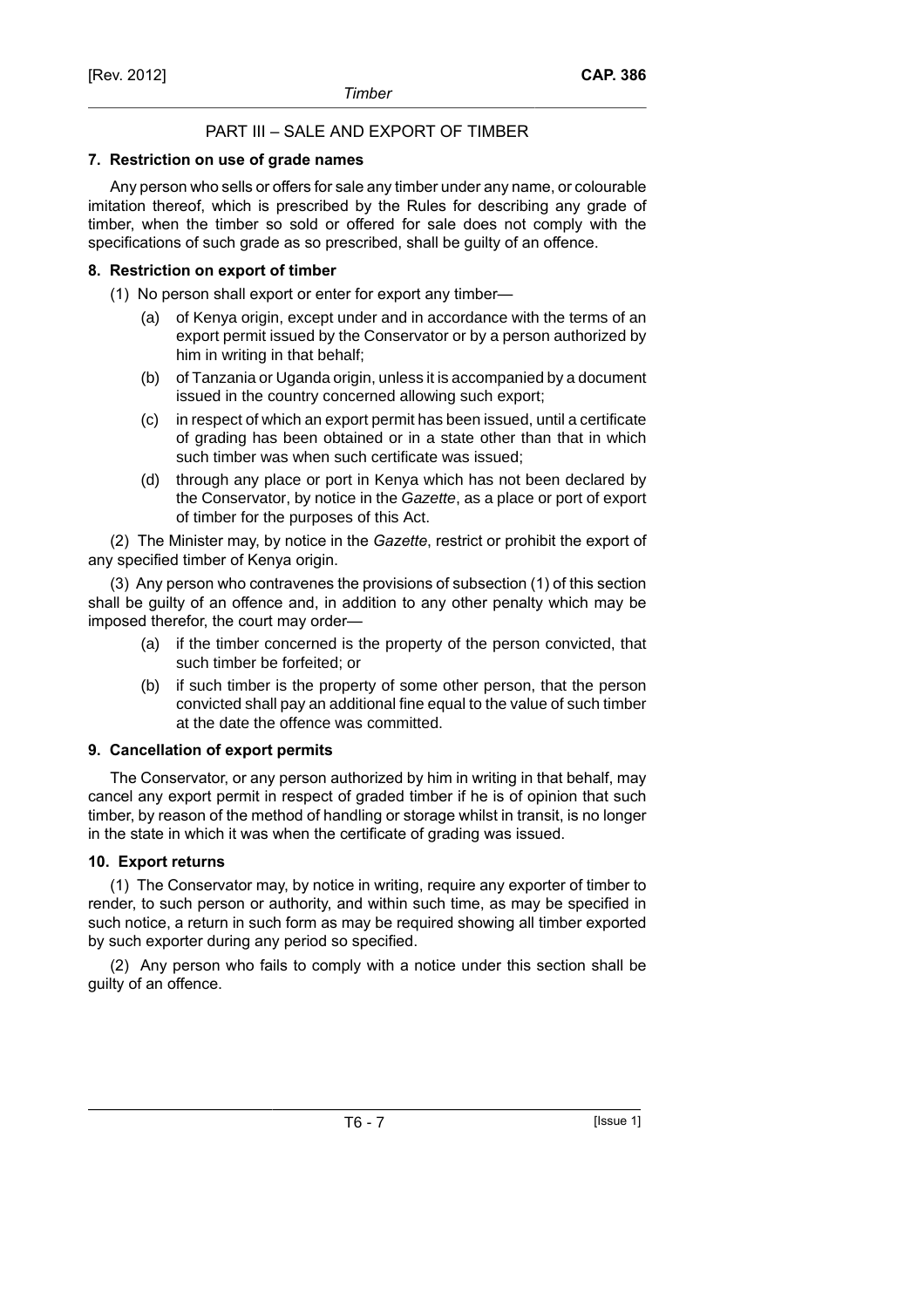## PART IV – MISCELLANEOUS

## **11. False documents**

Any person who signs, issues or uses in respect of any timber any document which purports to be an export permit, certificate of grading or document mentioned in paragraph (b) of subsection (1) of section 8 of this Act, knowing or having reason to believe that the same is false in any material particular shall be guilty of an offence.

## **12. General penalty**

Any person guilty of an offence under this Act shall be liable to a fine not exceeding six thousand shillings or to imprisonment for a term not exceeding six months or to both such fine and imprisonment.

## **13. Rules**

The Minister may make rules generally for the better carrying into effect of the provisions of this Act, and, without prejudice to the generality of such power, such rules may—

- (a) provide for the procedure on application for, and the form of, export permits;
- (b) specify the place or places to which timber may, or may not, be exported;
- (c) prescribe the different grades of timber and the specifications thereof;
- (d) prescribe the form of certificates of grading;
- (e) prescribe the marks to be placed on different grades of timber to indicate the origin and grade of such timber, and the method of placing such marks and the registration thereof;
- (f) prescribe the fees which may be charged by graders for grading timber and for services performed in connection therewith;
- (g) provide for the appointment of inspectors and prescribe their powers and duties;
- (h) control or prohibit the sale of wood or wooden goods infected by any insect, fungus or bacterium harmful to wood;
- (i) require the treatment or destruction of any wood or wooden goods so infected which may be dangerous to the property of others;
- (j) prescribe the penalty, not exceeding a fine of six thousand shillings or a term of imprisonment of six months, or both such fine and imprisonment, which may be annexed to any breach of any such rule.
- **14.** *Spent.*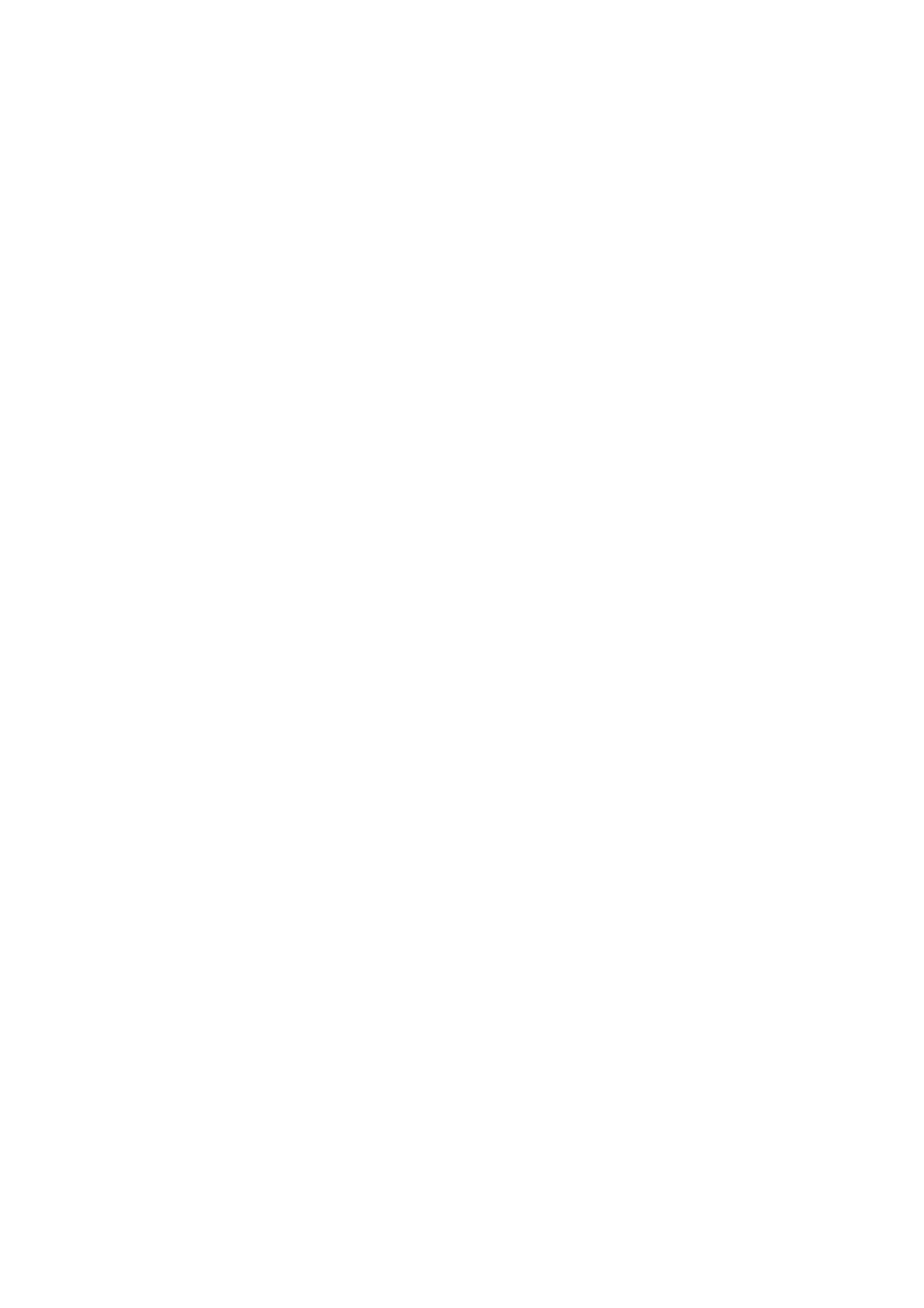## **CHAPTER 386**

## **TIMBER ACT**

SUBSIDIARY LEGISLATION

 $\overline{\phantom{0}}$ 

*List of Subsidiary Legislation*

 $\overline{\phantom{0}}$ 

1. Timber Rules, 1971...................................................................................................... 11

*Page*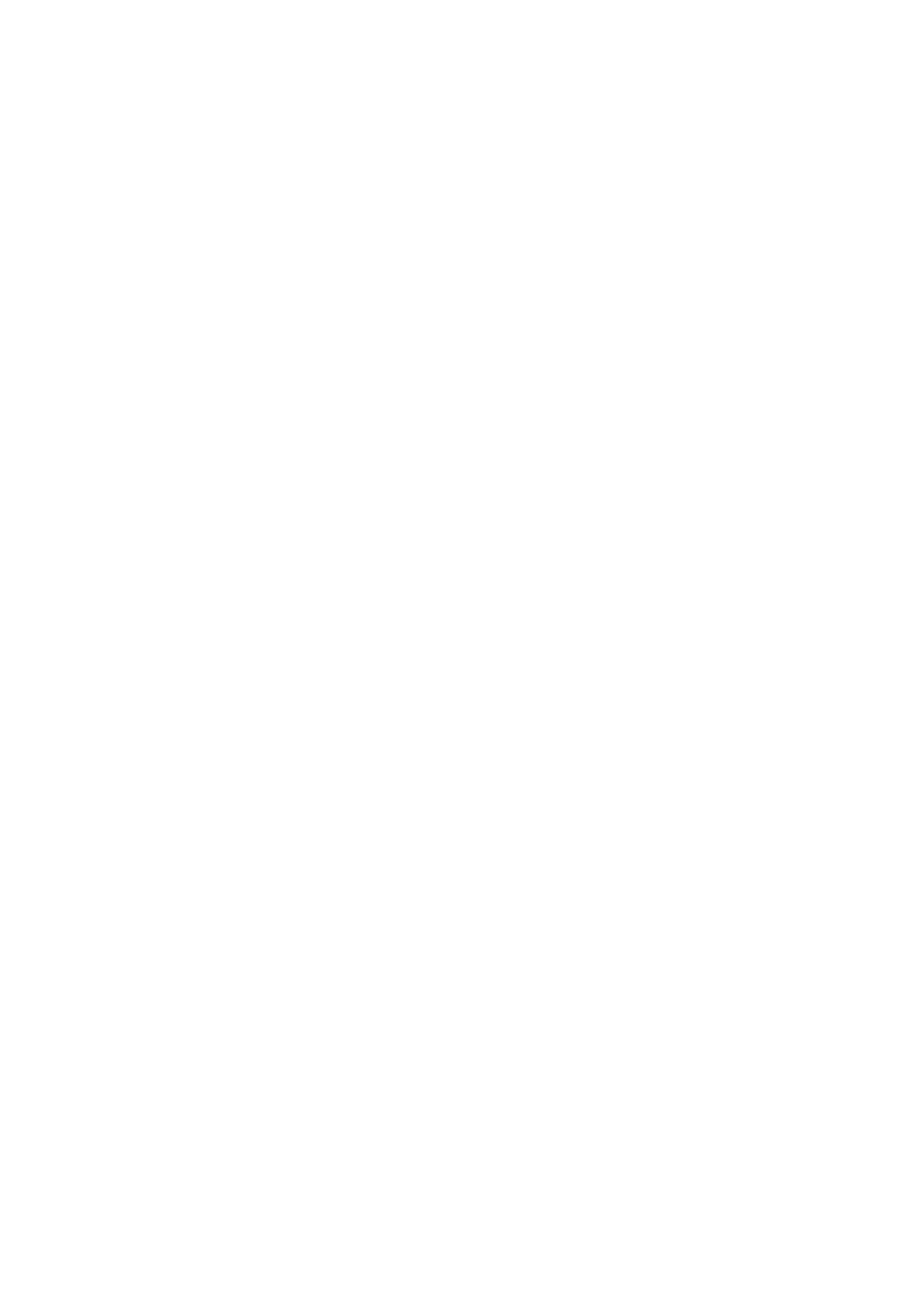### **TIMBER RULES, 1971**

[Section 13, L.N. 174/1971.]

**1.** These Rules may be cited as the Timber Rules, 1971.

**2.** In these Rules, except where the context otherwise requires—

**"air dry"** means fully seasoned to equilibrium moisture content with local atmospheric conditions;

**"arris"** means a sharp external angle formed by the meeting of two surfaces of a piece;

**"bark pockets"** (also known as **"in bark"**) means patches of bark partially or wholly enclosed within the wood with resin or gum sometimes present in the pocket;

**"blemish"** means any feature which mars the appearance of timber but has no adverse effect on its technical quality. Whether a particular feature is classed as a blemish or a defect depends on the purpose for which the timber is to be used;

**"bluestain"** means the most common form of sapstain producing a bluish discoloration;

**"board"** means a piece of sawn timber 50 mm. or less in thickness and 150 mm. or more in width;

**"borer"** means any wood-boring organism (including marine borers) that attacks wood, producing holes or tunnels or similar damage;

**"borer holes"** means—

- (a) pin holes—holes not more than 1.5 mm. in diameter;
- (b) shot holes—holes over 1.5 mm. and not more than 3 mm. in diameter which may be stained or unstained;
- (c) large borer holes (grub holes)—holes over 3 mm. in diameter;

**"bow"** means curvature of a piece of sawn timber in the direction of its length, whereby the plane of its face deviates from a straight line;

**"boxed heart"** means sawn or hewn timber cut so that the heart with any associated defects falls entirely within the four surfaces throughout its length;

**"brashness"** means a condition that causes wood to be relatively low in shock resistance;

**"brittleheart"** means wood near the heart characterised by brashness (brittleness) caused by compression failures;

**"checks"** means small separations of the wood fibres in a longitudinal direction, not penetrating as far as the opposite or adjoining side of a piece of sawn timber;

**"clear"** means free from all visible defects;

**"compression failures"** (also known as **"felling shakes"**, **"thunder"**, **"rupture"**, "**lightning"** and **"transverse shakes"**, **"upsets"**, **"cross breaks"** or **"cross fractures"**) means fractures across the grain in which the fibres are broken transversely or are crushed by compression. Various causes are suggested, such as felling across obstructions, and internal stresses in the growing tree caused by high winds and growth stresses, etc.;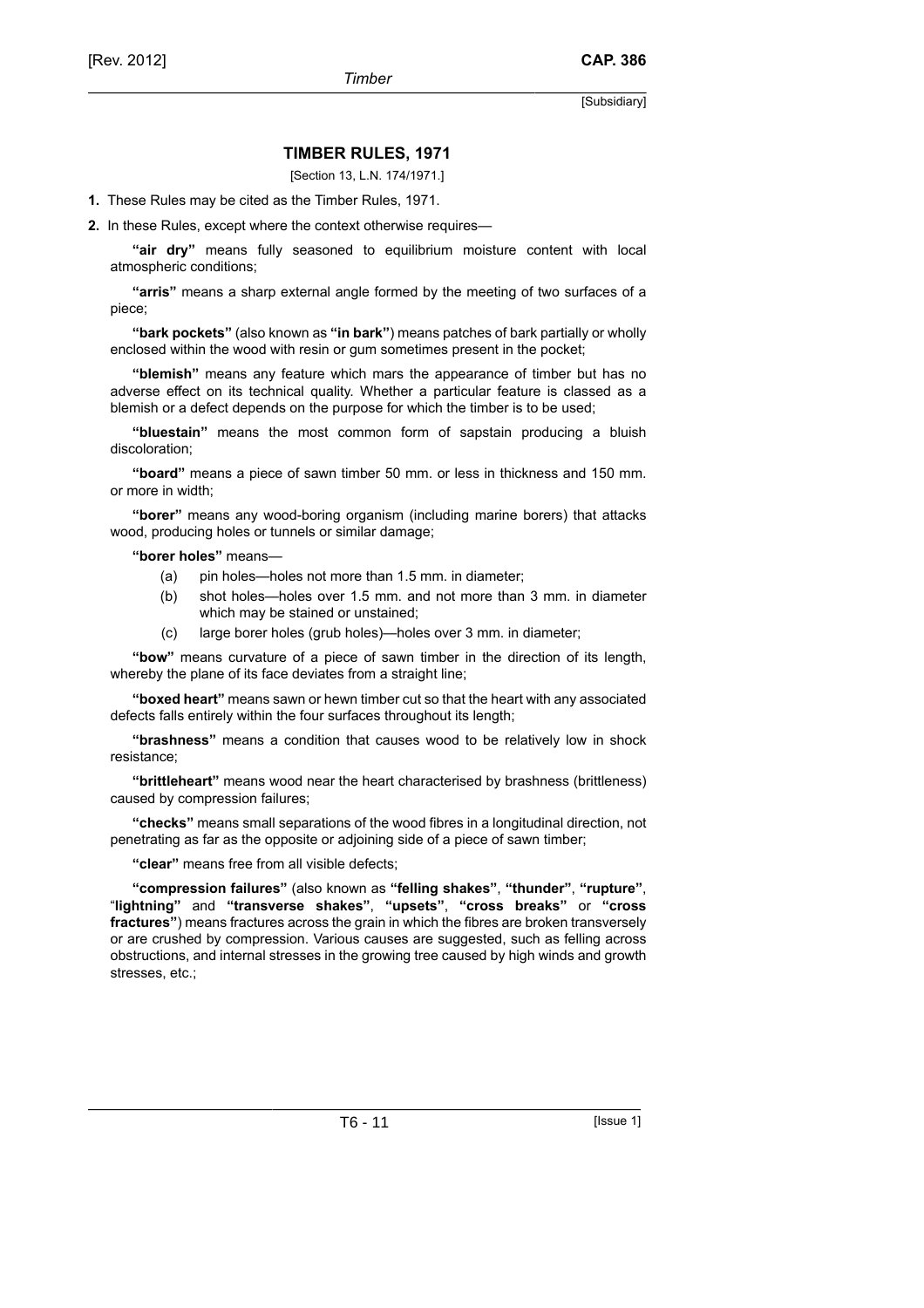**"cup"** (cupping) means curvature of a piece of sawn timber across its width;

**"dead borer holes"** means borer holes in timber which are devoid of faecal pellets or frass;

**"decay"** means the disintegration of wood resulting from the action of wooddestroying fungi including wet rot and dry rot, but does not include infection by sapstaining fungi;

**"defect"** means any feature which adversely affects the technical quality of a timber;

**"dimension stock"** means timber sawn to exact dimensions for a special purpose;

**"dressed"** means sawn timber which is planed or otherwise machined on one or more surfaces;

**"edges"** means the two narrower surfaces of a piece of square-sawn timber;

**"end checks"** means checks on the end of a piece of sawn timber;

**"equilibrium moisture content"** means the moisture content of timber in equilibrium with any given conditions of humidity and temperature;

**"faces"** means the two wider surfaces of a piece of square-sawn timber and **"better face"** means the face with the fewer defects on it, and **"worse face"** means the face with more defects on it:

**"face measure"** means the area in square feet of one face of a board;

**"fine hair cracks"** means fine cracks occurring during seasoning probably due to excessive exposure to the sun;

**"flat sawn"** means timber converted so that the growth rings meet the face in any part at an angle of less than 45°;

**"flute"** means a natural longitudinal groove on the bole of a tree;

**"frass"** means the excreta and wood tissue fragments produced by wood-boring insects;

**"full sawn"** means timber which has been sawn oversize to allow for shrinkage and which should therefore measure more than the nominal dimensions until that timber has been fully seasoned;

**"grade"** means a classification of timber according to quality;

**"graded timber"** means timber passed by a grader as conforming to the quality of one of the grades described in the rules, and as being shipping-dry and free from prohibited defects;

**"grading inspector"** means a person appointed as grading inspector under rule 8 of these Rules;

**"grain"** means the general direction or arrangement of the fibres in timber;

**"green timber"** means timber which has been freshly sawn or which is only partially seasoned;

**"hardwood"** means timber from trees belonging to the botanical group, the Angiosperms;

**"heart"** means the portion of a log which includes the pith and the associated wood that may be defective;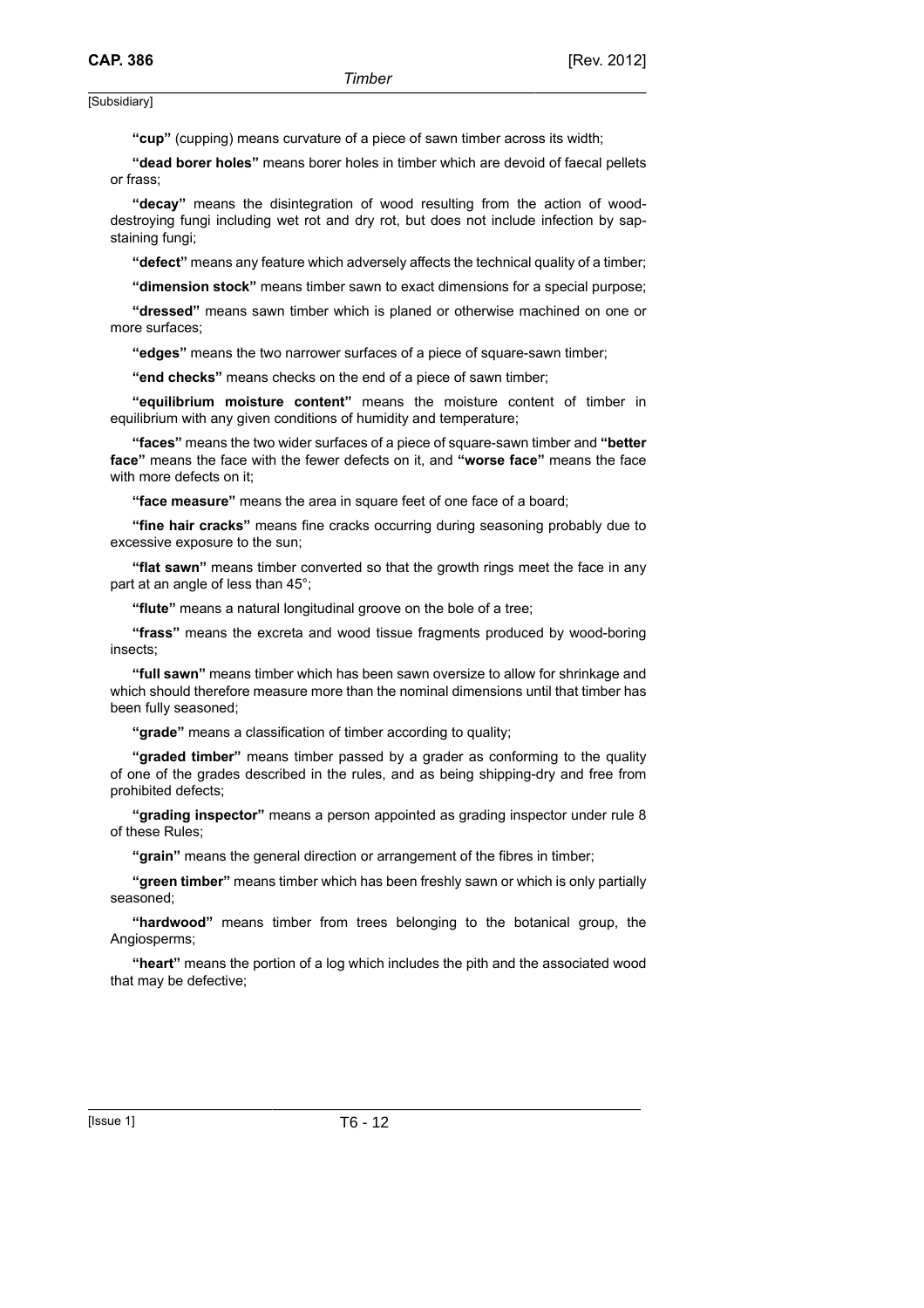**"heartwood"** means timber from the inner portion of a tree in which the cells are dead and no longer engaged in sap conduction and food storage;

**"hewn timber"** means timber which has been squared with an axe or adze, not by saw;

**"interlocked grain"** means grain whose inclination is reversed in successive growth layers;

**"knot"** means a portion of a branch which has become embedded in the wood by the natural growth of the tree being one of the following types—

- (a) *centre knot*—a knot occurring wholly within the middle half of the face of sawn timber;
- (b) *edge knot*—a knot occurring wholly or partly on the edge of sawn timber;
- (c) *knot cluster*—a group of two or more knots such that the wood fibres are deflected round the entire group. A group of single knots is not a knot cluster;
- (d) *loose knot*—a dead knot that is not held firmly in place;
- (e) *margin knot*—a knot occurring wholly or partly on the outer quarters of the face of sawn timber;
- (f) *sound knot*—a knot solid across its face and as hard as or harder than the surrounding wood to which it is firmly joined, showing no indication of decay and usually darker in colour than the surrounding wood;
- (g) *splay knot*—a knot sawn approximately parallel to its long axis so that the exposed section is definitely elongated;
- (h) *unsound knot*—a knot which is not solid across its face or is softer than the surrounding wood due to decay or other defects;

**"live borer"** means a wood-boring insect which is still alive and may be within timber containing loose faecal pellets or frass;

**"log"** means a section cross-cut from a tree or branch of a tree; if a log is not further prepared than by removal of bark and/or branches or protuberances it is known as a round log; if a log has been sawn or hewn to an approximately rectangular cross-section it is known as a squared log;

**"machined timber"** means timber having a surface or dimension that has been subject to machine operation after initial conversion;

**"moisture content"** means the amount of water in a piece of timber expressed as a percentage of the timber's oven-dry weight;

**"opening out"** in respect of splits means the divergence of the split from the line parallel to the longitudinal axis of the piece;

**"oversize"** means the number of millimetres of which the nominal width or thickness of a piece of timber is exceeded;

**"pith"** means the central core of the heartwood consisting chiefly of parenchyma or soft tissue;

**"plank"** means a piece of square-sawn timber more than 50 mm. thick and not less than 150 mm. width, whose thickness does not exceed half its width;

**"resin pockets"** (also known as **"pitch pockets"**) means cavities in wood which have become partially or wholly filled with solid or semi-solid resinous or gummy substances with bark sometimes present in the pocket;

**"round timber"** means felled trees, logs or poles;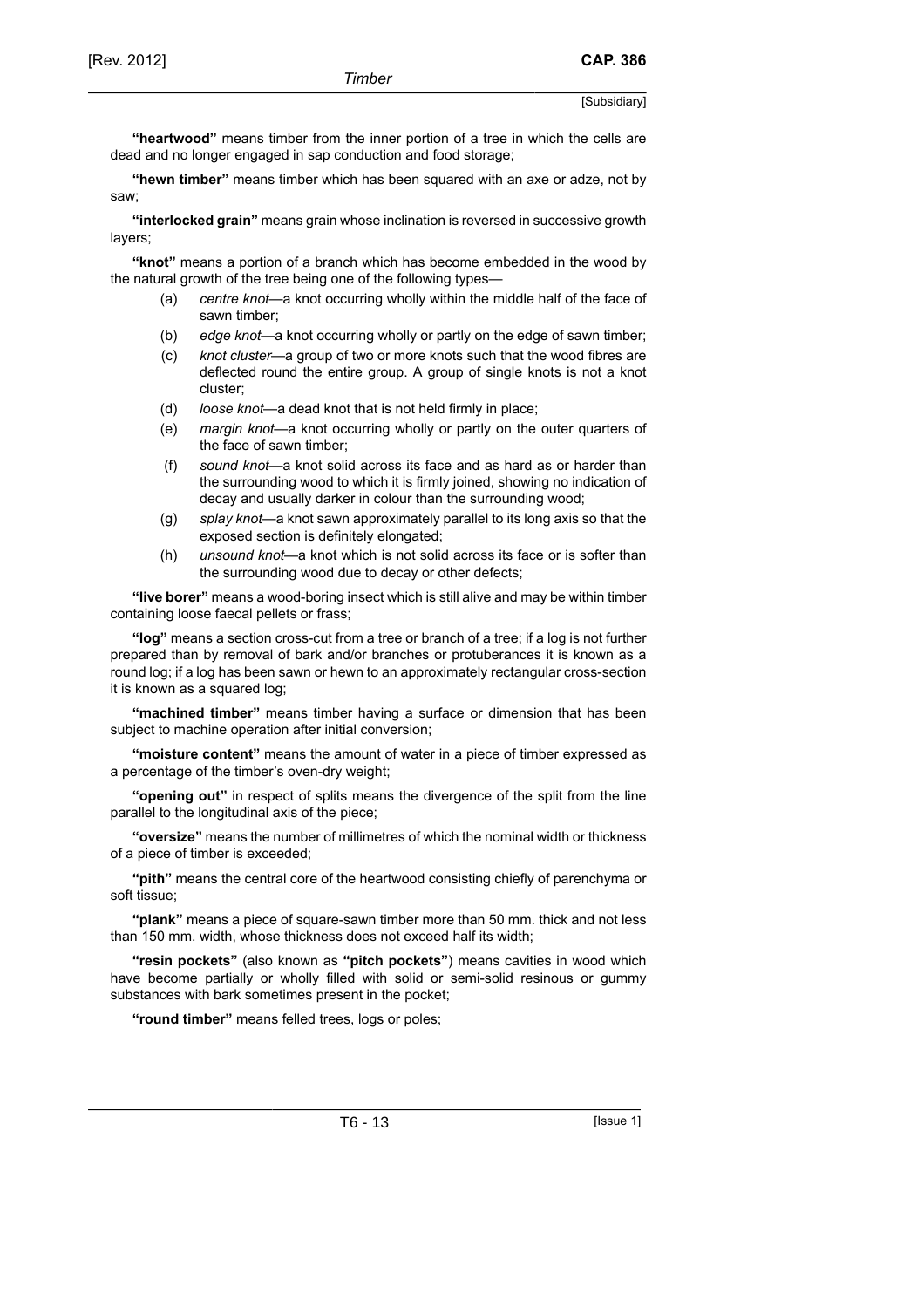**"sapstain"** means discolouration of timber resulting from the growth of certain fungi that derive their nourishment from the cell contents but do not cause decomposition of the timber. It is principally confined to the sapwood, cf. decay;

**"sapwood"** means the outer layers of wood which, in the growing tree, contained living cells and reserve materials such as starch; and **"bright sapwood"** means sapwood free of stain or borer damage;

**"sawn timber"** means timber which has been converted with a saw;

**"scantling"** means a piece of sawn timber of rectangular section more than 1.8 m. long, 50 mm. to 100 mm. thick and less than 150 mm. wide;

**"seasoned"** means timber with a moisture content of 12 percent or less;

**"shake"** means a split, crack or deep check of the following types—

- (a) *compound shake.*—a combination of two or more types of shake;
- (b) *cross shake.*—a shake in cross-grained timber following the grain;
- (c) *felling shake.*—airy shake caused by felling;
- (d) *heart shake.*—a radial shake originating at the heart;
- (e) *ring shake.* (*or cup shake*)—a curved shake following growth zone;
- (f) *shell shake.*—part of a ring shake showing on the surface of converted timber; timber so affected is described as shelly;
- (g) *start shake.*—several radial shakes originating at the heart;

**"shipping dry"** (of timber) means sufficiently seasoned timber to prevent deterioration in transit, and the expression **"deterioration in transit"** refers only to the behaviour of timber under normal conditions in covered railway wagons or in a ship's hold;

**"shorts"** means short lengths of sawn timber usually less than 1.8 m. long;

**"slope of grain"** means a deviation of the grain (fibres) from the longitudinal axis of the timber, when the deviation is in the same direction throughout the depth of the piece;

**"softwood"** means the timber from trees belonging to the botanical group, the Gymnosperms;

**"split"** (also known as **"shake"**) means a longitudinal separation of the fibres which extends to the opposite face or adjoining edge of a piece of sawn timber;

**"spring"** means curvature of a piece of timber in the plane of its edge; known also as edge bend;

**"square"** means any piece of timber sawn so as to be rectangular and of equal dimensions on all four sides;

**"square-sawn timber"** means timber sawn to a rectangular cross-section with or without wane;

**"stain"** means discoloration or variation from natural colour due to fungi, chemical action or other causes;

**"stone"** means a hard deposit, often calcareous, occurring in pockets in various timber, often a result of old fire damage;

#### **"strip"** means—

- (a) in the case of softwood—
	- (i) a piece of square sawn timber less than 50 mm. thick and less than 150 mm. wide;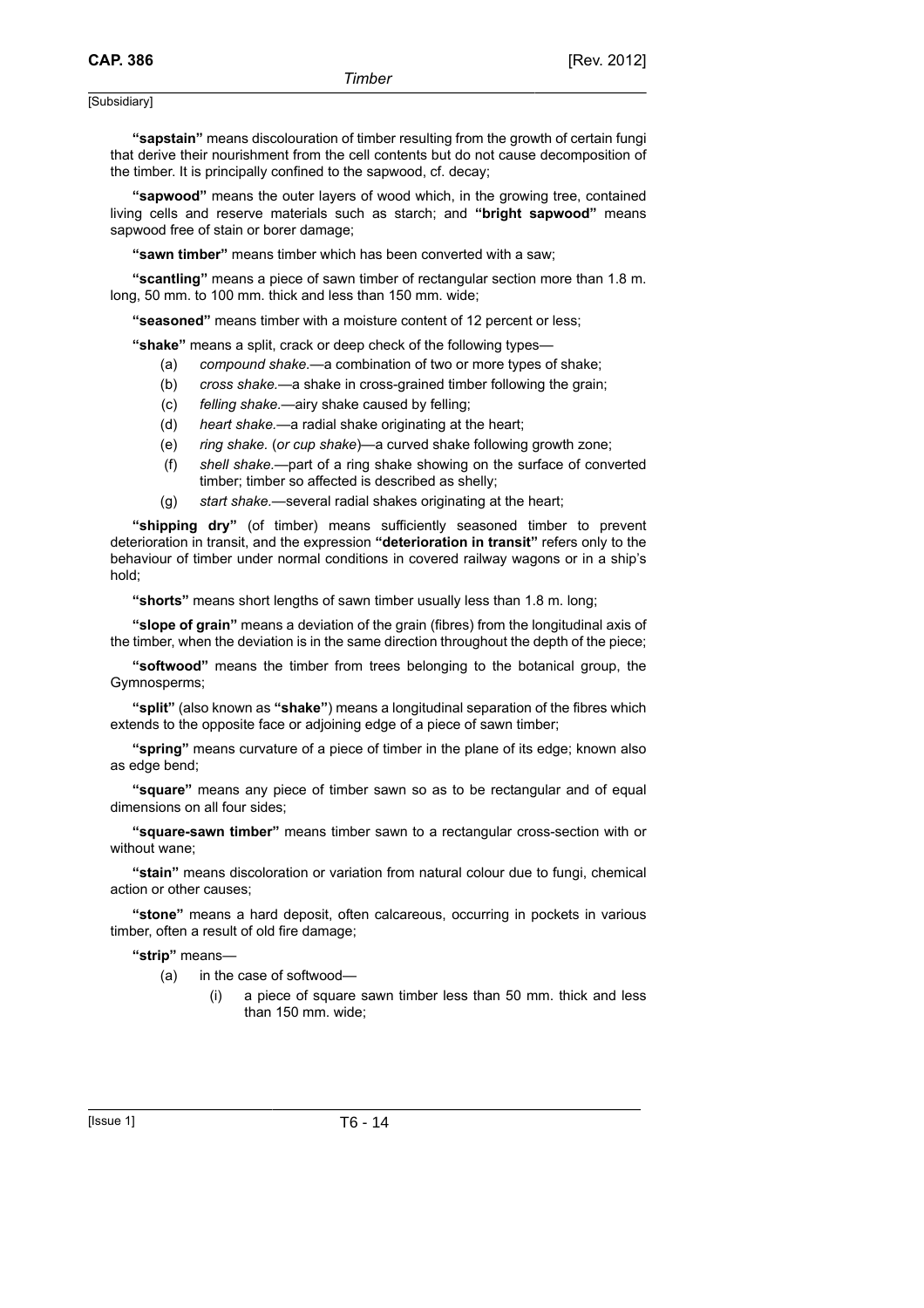- (ii) a piece of square sawn timber under 45 mm. thick and under 100 mm. wide;
- (b) in the case of hardwood—a piece of square-sawn timber 50 mm. and under in thickness, 50 mm. to 140 mm. wide;

**"surface"** means the two faces and the two edges of a piece of sawn timber;

**''twin hearts"** means two heartwood centres occurring on the end of a log which has been cross-cut at a place where the bole or branch divides;

**"twist"** means spiral distortion of a piece of sawn timber;

**"undersize"** means the number of millimetres by which the width or thickness of a piece of timber falls short of the nominal dimension;

**"unseasoned"** means timber with a moisture content of more than 12 per cent;

**"wane"** means the original rounded surface of a tree remaining on a piece of converted timber;

**"warp"** means distortion of a piece of timber usually developed during seasoning, and includes bow, cup, spring and twist.

**3.** Every application for an export permit shall be in Form A in the First Schedule to these Rules.

**4.** Every export permit shall be in Form B in the First Schedule to these Rules.

**5.** No person shall export any timber, unless it has been—

- (a) graded by a grader in the manner specified in, and complies with one of the grades set out in, the Second, Third and Fourth Schedules to these Rules;
- (b) certified as to grade by a certificate of grading which shall be on Form C in the First Schedule to these Rules;
- (c) marked on one end or face thereof by a grader with the appropriate grade mark set out in the Second, Third and Fourth Schedules to these Rules;
- (d) marked with a distinctive shipping mark either by stencil or some other suitable medium on the same end thereof as is the grade mark prescribed by paragraph (c) of this rule; and
- (e) marked by the miller thereof with his own mark, if any.

**6.** No timber shall be graded unless it is shipping-dry or drier unless green timber is specified by the buyer in which case the timber shall be graded a specified grade.

**7.** When a purchaser of timber for use within East Africa requires a certificate of grading in respect of the timber he is buying and/or requires that the timber shall be grade marked according to these Rules the seller shall be entitled to charge up to 2 per cent of the agreed sale price of the timber for this service.

(1) The Chief Conservator of Forests may in writing appoint any suitably qualified person to be a grading inspector for the purpose of these Rules.

(2) Every such appointment shall be personal to the holder thereof and shall, unless sooner revoked, expire on the 31st December of the year in which it has been issued.

(1) A grading inspector may inspect the grading of timber which has been graded by graders, also the lay-out and condition of timber yards and sheds, and may examine any other matter connected with the grading, handling, storage and transport of timber which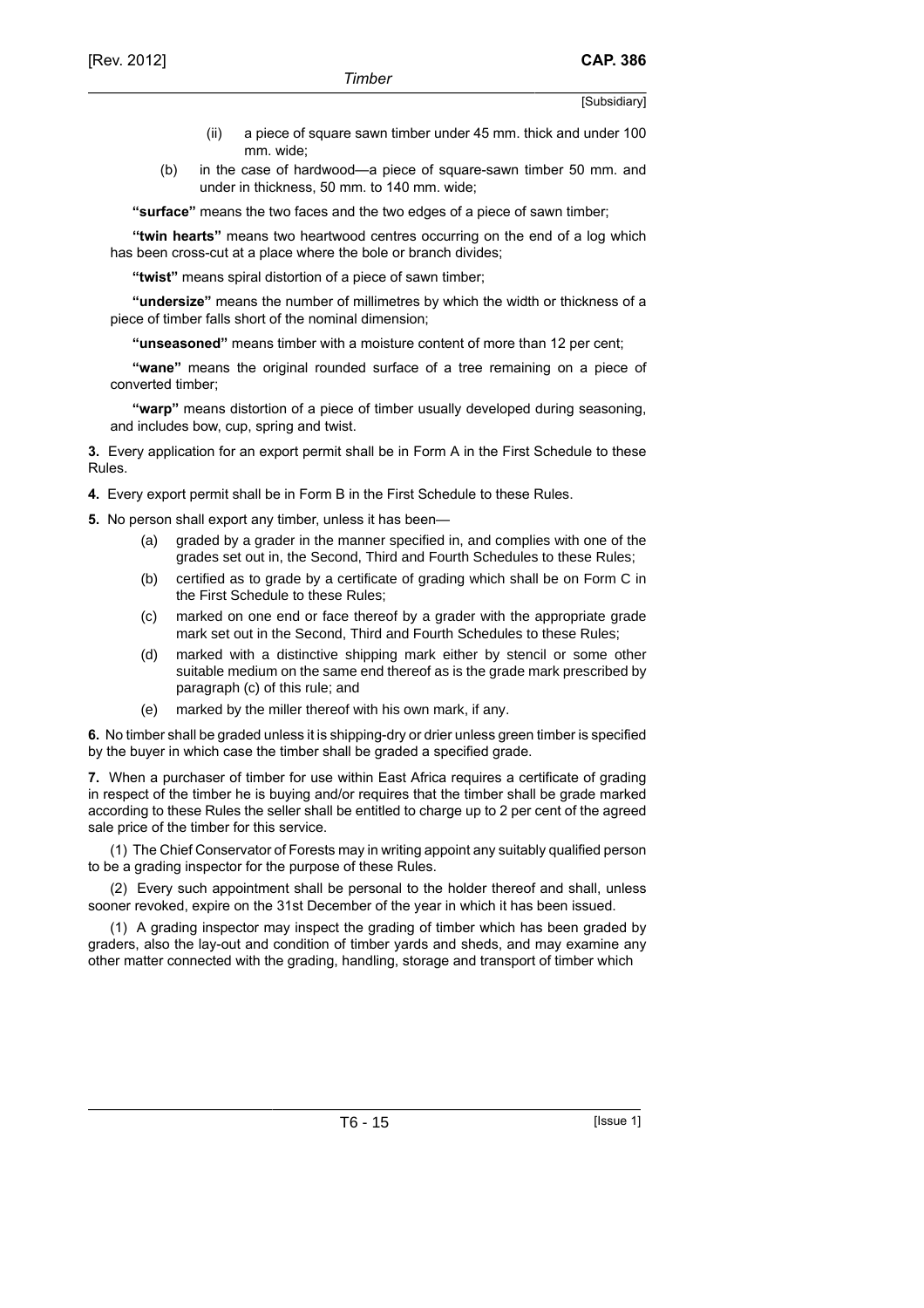the Chief Conservator of Forests may require, and shall submit reports on the same to, and in such manner and at such intervals as required by, the Chief Conservator of Forests.

(2) Grading inspectors may, in the execution of their duties, enter any premises at any reasonable time, and they shall be given by the owner of such premises any reasonable assistance required.

(3) Any person who resists, hinders or obstructs any grading inspector in the exercise of his powers under this rule shall be guilty of an offence and liable to a fine not exceeding one thousand shillings or to a term of imprisonment not exceeding one month or to both such fine and such imprisonment.

FIRST SCHEDULE

FORM A

### APPLICATION FOR EXPORT PERMIT

|                                                                                 | [Details required on reverse must be given] |                                                                                       |
|---------------------------------------------------------------------------------|---------------------------------------------|---------------------------------------------------------------------------------------|
|                                                                                 |                                             |                                                                                       |
|                                                                                 |                                             |                                                                                       |
|                                                                                 |                                             |                                                                                       |
|                                                                                 |                                             |                                                                                       |
|                                                                                 |                                             |                                                                                       |
|                                                                                 |                                             | (A separate application must be submitted for each species to be exported.)           |
| I HEREBY DECLARE that the particulars which I have given are true and accurate. |                                             |                                                                                       |
|                                                                                 |                                             |                                                                                       |
|                                                                                 |                                             | Applicant                                                                             |
|                                                                                 | <b>REVERSE OF FORM A</b>                    | Form to be carefully completed in quadruplicate (preferably typewritten) by applicant |
| <b>Sectional Sizes</b>                                                          | Length                                      | <b>Volume in Cubic Metres</b>                                                         |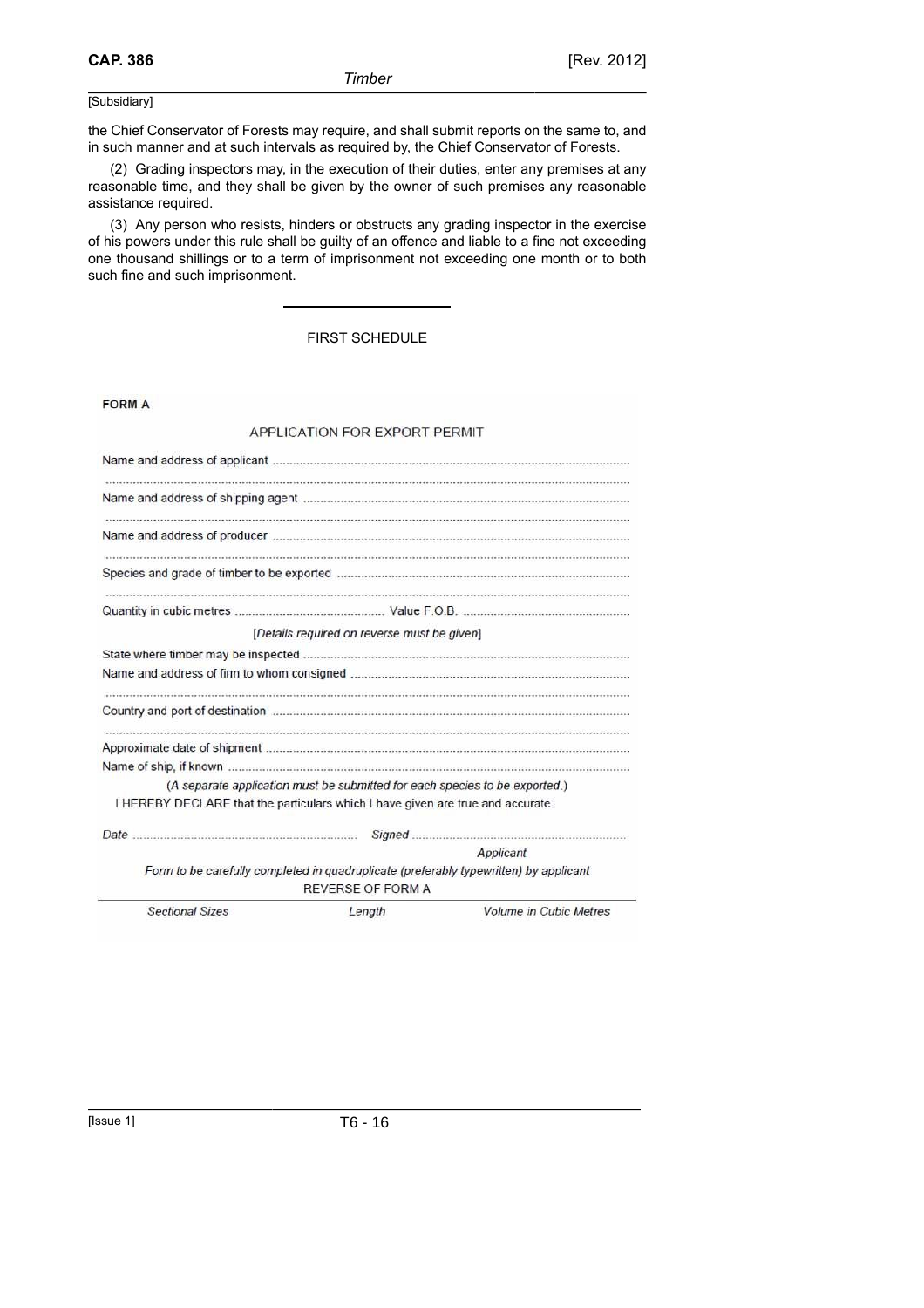[Rev. 2012] **CAP. 386**

# *Timber*

 $\overline{\mathsf{y}}$ 

|               |                                                                                      |                                                   |                                  | [Subsidiary]                     |
|---------------|--------------------------------------------------------------------------------------|---------------------------------------------------|----------------------------------|----------------------------------|
|               |                                                                                      |                                                   | FIRST SCHEDULE, FORM A-continued |                                  |
|               |                                                                                      |                                                   |                                  |                                  |
|               |                                                                                      |                                                   |                                  |                                  |
|               |                                                                                      |                                                   |                                  |                                  |
|               |                                                                                      |                                                   |                                  |                                  |
|               |                                                                                      | (Name of Chemical or Process)                     |                                  |                                  |
|               |                                                                                      |                                                   |                                  |                                  |
| <b>FORM B</b> |                                                                                      |                                                   |                                  |                                  |
|               |                                                                                      | <b>EXPORT PERMIT</b>                              |                                  |                                  |
|               |                                                                                      |                                                   |                                  |                                  |
|               |                                                                                      |                                                   |                                  |                                  |
|               |                                                                                      |                                                   |                                  |                                  |
|               |                                                                                      |                                                   |                                  |                                  |
|               | This export certificate is valid for six months only.                                |                                                   |                                  |                                  |
|               |                                                                                      |                                                   |                                  |                                  |
|               |                                                                                      |                                                   |                                  | for Chief Conservator of Forests |
|               | I hereby certify that I have this day inspected the following timber the property of |                                                   |                                  |                                  |
|               |                                                                                      |                                                   |                                  |                                  |
|               | and found it to conform with the Timber Rules.                                       |                                                   |                                  |                                  |
| Species       | <b>Number of Pieces</b>                                                              | Grade                                             | Length                           | <b>Other Dimensions</b>          |
|               |                                                                                      |                                                   |                                  |                                  |
|               |                                                                                      |                                                   |                                  |                                  |
|               |                                                                                      |                                                   |                                  |                                  |
|               |                                                                                      |                                                   |                                  |                                  |
|               |                                                                                      |                                                   |                                  | Grader                           |
|               |                                                                                      |                                                   |                                  |                                  |
|               |                                                                                      | <b>SECOND SCHEDULE</b><br><b>HARDWOOD GRADING</b> |                                  |                                  |
|               |                                                                                      | PART I - INTRODUCTION                             |                                  |                                  |

**2.** Unless the specifications state otherwise, all grading will be done on the worse face of the timber.

T6 - 17 [Issue 1]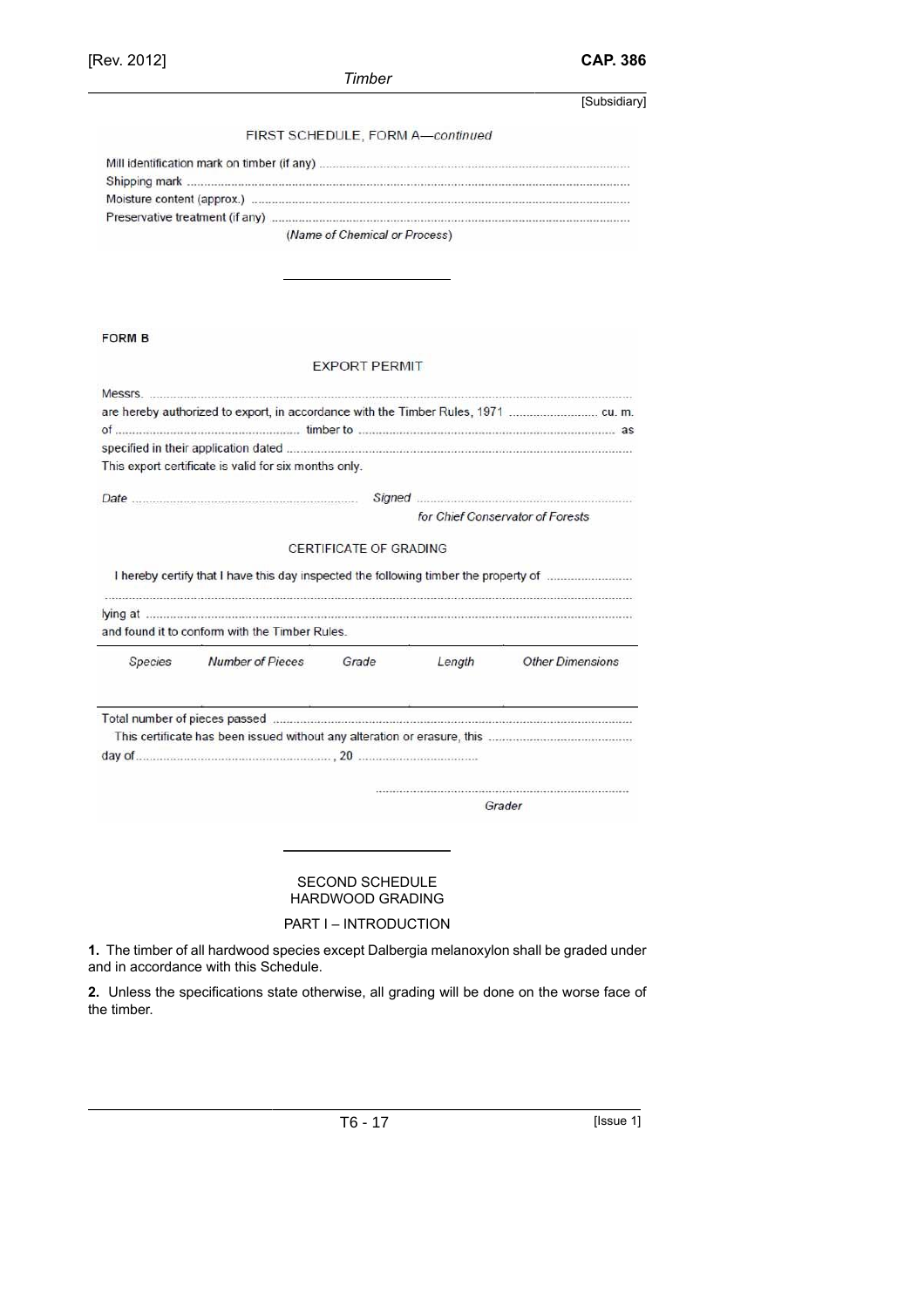**3.** No timber may be considered to be graded timber which contains any of the following defects—

- (a) live borers;
- (b) rot or decay;
- (c) soft heart or pulpy heart;
- (d) unsound or loose knots;
- (e) undersize.

**4.** Timber which contains any of the following defects shall be considered unfit for grading unless otherwise stated in the individual specifications—

- (a) brittleheart;
- (b) compression failure;
- (c) severe surface checking;
- (d) warp, twist, cup and bow, unless, in the opinion of the grader, it is so slight that the piece of timber can be surfaced on both sides to its finished dimensions.

**5.** All timber shall be classified according to its dimensions under one of the following definitions—

- (1) boards and planks;
- (2) strips, including flooring;
- (3) scantlings;
- (4) shorts;
- (5) other graded timber, as defined in Part II of this Schedule.

**6.** Standard grading, specifications for each of the categories will be found in Part II of this Schedule, and all timber must comply with one of the grades set out in the appropriate grading specifications before it can be considered as graded timber.

**7.** In certain of the specifications in Part II of this Schedule reference is made to **"standard defects"**; they are defined in the table below—

|     | Defect                                                                                                                                                                                                                                                                                | Value     |
|-----|---------------------------------------------------------------------------------------------------------------------------------------------------------------------------------------------------------------------------------------------------------------------------------------|-----------|
| (1) |                                                                                                                                                                                                                                                                                       | 1 defect  |
| (2) | one sound knot over 30 mm. and up to 60 mm. in diameter or equivalent                                                                                                                                                                                                                 | 2 defects |
| (3) | one sound knot over 60 mm, and up to 90 mm, in diameter or equivalent                                                                                                                                                                                                                 | 3 defects |
| (4) | two sound knots less than 15 mm, in diameter or equivalent                                                                                                                                                                                                                            | 1 defect  |
| (5) | three sound knots less than 15 mm, in diameter or equivalent                                                                                                                                                                                                                          | 2 defects |
| (6) | one or more pin holes or shot holes in a group not exceeding 30 mm, in                                                                                                                                                                                                                | 1 defect  |
| (7) | one end split, or splits at each end, not exceeding 275 mm. in aggregate                                                                                                                                                                                                              |           |
|     | each split opening out for not more than 1 mm, to each 10 mm, length of the                                                                                                                                                                                                           | 1 defect  |
| (8) | one end split, or splits at each end, not exceeding 275 mm, in aggregate<br>length per square metre of face measure, each split opening out for not more<br>than 1 mm, and less than 2 mm, to each 10 mm, length of the split                                                         | 2 defects |
| (9) | 15 mm, of spring shall be admitted in pieces over 3 m, and up to 4 m, long.<br>and 40 mm. in pieces over 4 m. and up to 5 m. long. Each additional 15 mm.<br>in any piece shall be considered as equal to 1 defect. Not more than two<br>such defects shall be admitted in any piece. |           |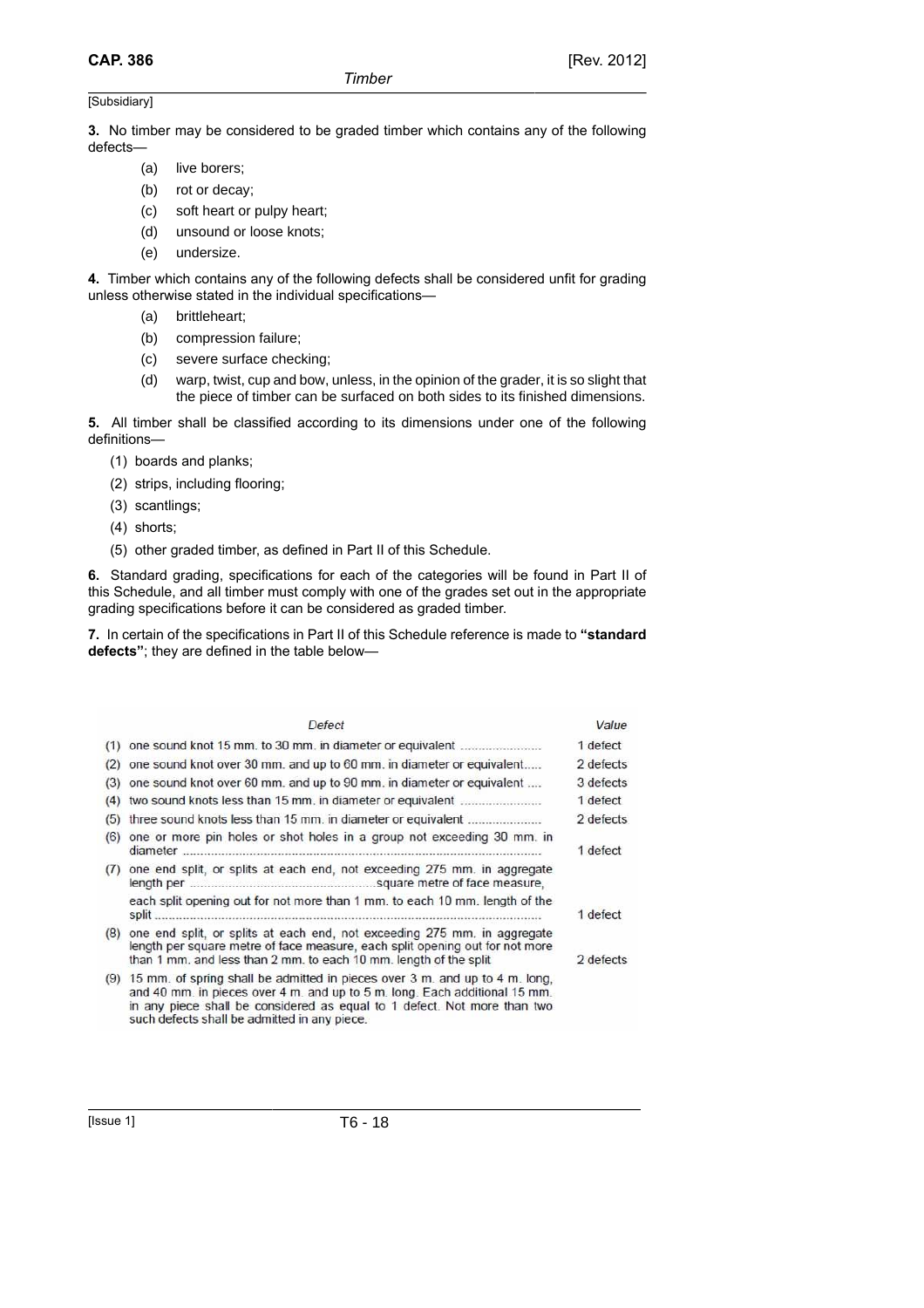**8.** Specific provision is made for sapwood in the description of each grade.

PART II – GRADE SPECIFICATIONS

There shall be four grades—

## BOARDS AND PLANKS

- **1.** First or prime grade—
	- (a) widths 150 mm. and wider;
	- (b) lengths 1.8 m. and longer;
	- (c) defects admitted—
	- (i) pieces containing less than.75 sq. m. face measure to be free from any defect;
	- (ii) pieces containing.75 to 1 sq. m. face measure may admit one standard defect;
	- (iii) pieces containing 1 to 1.5 sq. m. face measure may admit two standard defects;
	- (iv) pieces containing over 1.5 sq. m. face measure may admit three standard defects;
	- (d) sapwood shall not be admitted;
	- (e) pieces shall be generally straight-grained;
	- (f) the following tolerances in thickness will be admitted—
	- (i) 1 mm. oversize on pieces up to 20 mm. in thickness;
	- (ii) 2 mm. oversize on pieces over 20 mm. and up to 40 mm. in thickness;
	- (iii) 4 mm. oversize on pieces over 40 mm. in thickness.
- **2.** Second or select grade—
	- (a) widths and lengths as for first or prime grade;
	- (b) defects admitted—
	- (i) pieces containing less than.75 sq. m. face measure shall admit two standard defects of which not more than one shall be due to splits;
	- (ii) pieces containing.75 to 1 sq. m. face measure shall admit four standard defects of which not more than two shall be due to splits and not more than two due to spring;
	- (iii) pieces containing 1 to 1.5 sq. m. face measure shall admit six standard defects of which not more than two shall be due to splits and not more than two due to spring;
	- (iv) pieces containing over 1.5 sq. m. face measure shall admit eight standard defects of which not more than two shall be due to splits and not more than two due to spring;
	- (c) bright sapwood shall be admitted provided that it occurs only on worse face and nowhere exceeds one-sixth of the width of that face;
	- (d) the same tolerances in thickness will be admitted as in first grade.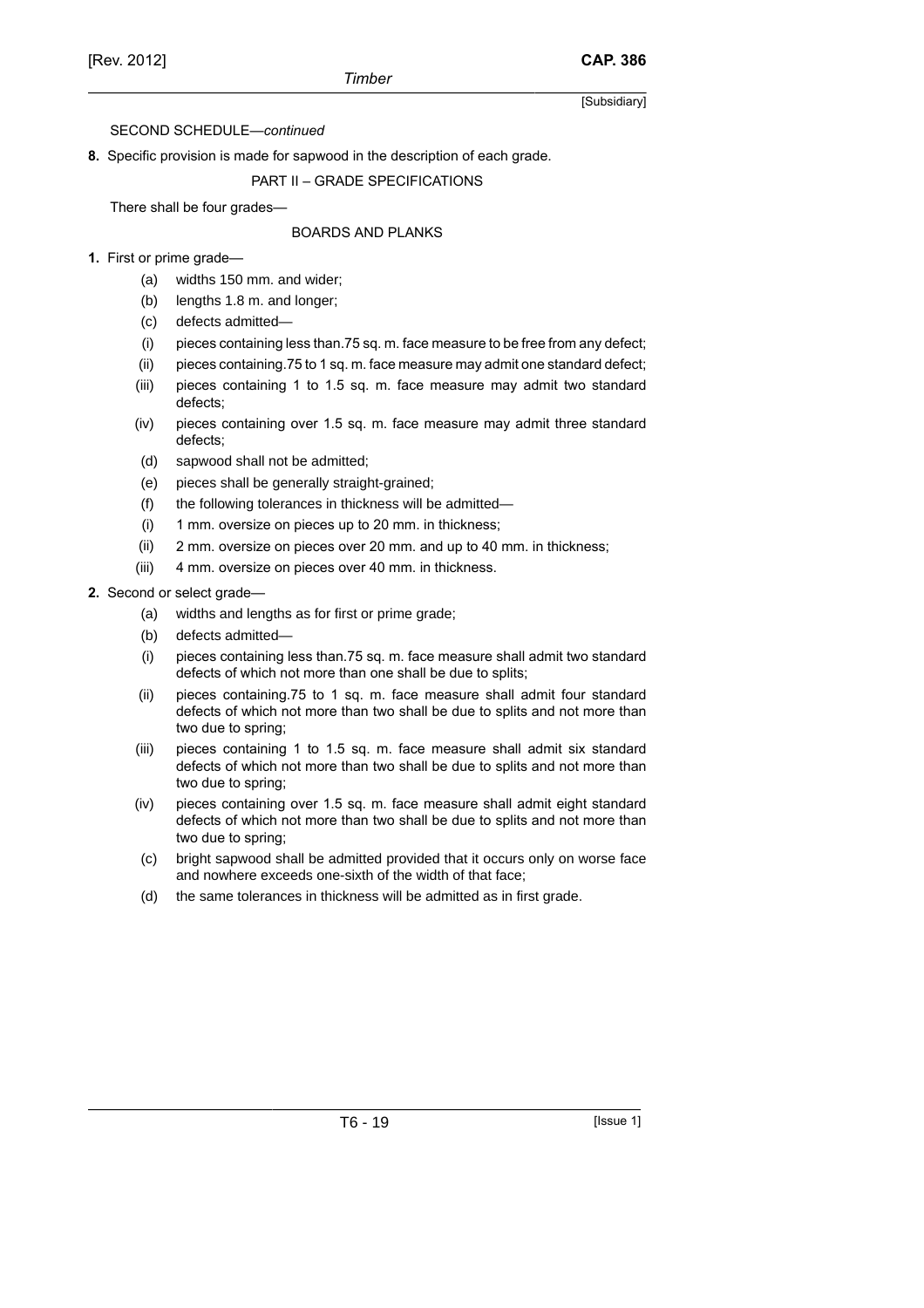#### **3.** Third or standard grade—

- (a) widths and lengths as for first or prime grade;
- (b) defects admitted—
- (i) sound knots less than 50 mm. in diameter—to the extent of one sound knot to every 1,000 sq. cm. of face measure on the graded face;
- (ii) end splits—not exceeding in aggregate length 1 mm. for each 10 mm. length of piece;
- (iii) bright sapwood shall be admitted provided it does not exceed one-sixth of the width of either face;
- (iv) spring—to the extent of 15 mm. in pieces up to 3 m. long, 20 mm. in pieces 3 to 4 m. long and 35 mm. in pieces more than 4 m. long;
- (v) borer holes—pin holes or shot holes to the extent of two holes to every 0.1 sq. m. of face measure. Large borer holes shall not be admitted;
- (c) the following tolerances in thickness will be admitted—
- (i) 2 mm. oversize on pieces less than 65 mm. in thickness;
- (ii) 4 mm. oversize on pieces 65 mm. or more in thickness.

#### Strips Including Flooring

- (a) scope—for grading narrow widths, usually to be used as flooring—
- (b) grades—first, or prime and second or select;
- (c) widths—as specified but less than 150 mm.;
- (d) lengths as specified;
- (e) grading requirements applicable to both grades of strips; spring shall be allowed only to the extent of 15 mm. in lengths of 2.5 m. and over. No spring shall be allowed in lengths of less than 2.5 m.
- **2.** First or prime grade—
	- (a) one face and both edges shall be free of defect;
	- (b) the worse face shall admit slight defect not caused by splits;
	- (c) sapwood shall not be admitted;
	- (d) the same tolerances in thickness will be admitted as in first grade boards and planks.
- **3.** Second or select grade—
	- (a) the better face shall be free from defect;
	- (b) edges shall be free from defect other than bright sapwood;
	- (c) on the worse face, bright sapwood and sound knots shall be admitted;
	- (d) the same tolerances in thickness will be admitted as in first grade.

#### Shorts (Excluding Flooring Blocks or Strips)

- (a) scope—for grading short lengths (i.e. lengths less than 1.8 m.) of timber of any width, other than flooring, which should be graded under Item 2 above;
- (b) grades—first or prime and second or select;
- (c) general requirements—all lengths must be full, i.e. at least 15 mm. longer than specified.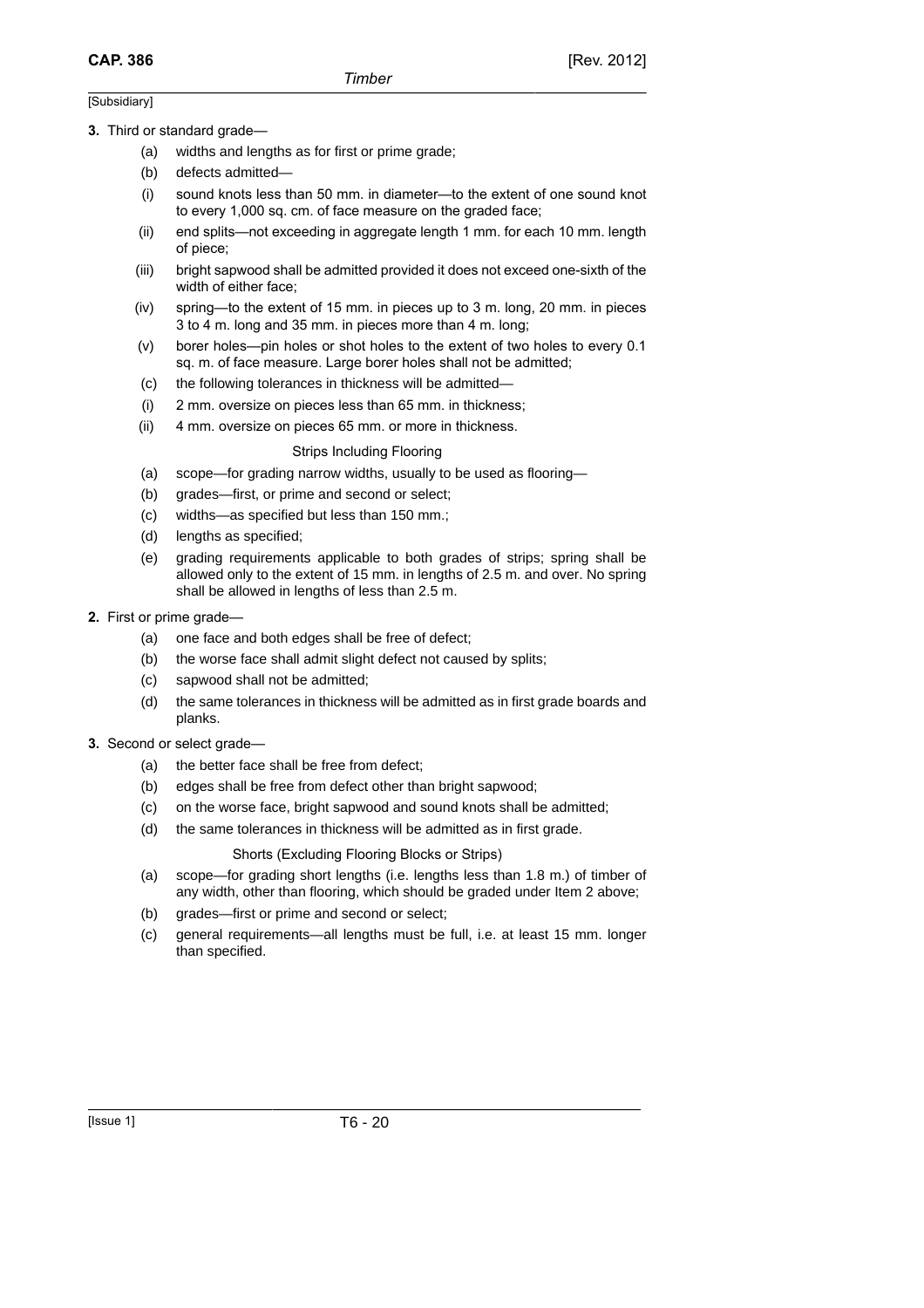## **2.** First or prime grade—

- (a) prime is a clear grade, i.e. all short length strips, boards or planks shall have both faces free from any defect, and squares and scantlings shall have all four surfaces free from any defect;
- (b) the same tolerances in thickness will be admitted as in first grade boards and planks.
- **3.** Second or select grade—
	- (a) all short-length strips, boards or planks shall have the better face free from all defects. Squares and scantlings shall have two adjacent faces free from all defects;
	- (b) the worse face (in strips, boards and planks) or the remaining faces (in squares and scantlings) may contain bright sapwood, provided that this does not exceed one-sixth of the width of the face on which it occurs, and sound knots not exceeding 15 mm. in diameter, but shall be free of any other defects;
	- (c) the same tolerances in thickness will be admitted as in first grade.

### **Scantlings**

- (a) scope—for grading scantlings. Lengths under 1.8 m. shall be graded as shorts;
- (b) in grading scantlings all four surfaces should be examined. All scantlings shall be free from shakes, from obvious compression failures and brittleheart and any other defects which in the opinion of the grader would materially impair the strength of the scantling.
- **2.** First or prime grade—
	- (a) slope of grain not to exceed 1 in 16;
	- (b) spring not to exceed 10 mm. in 3 m.;
	- (c) to be free from any other defect;
	- (d) heart shall not be admitted;
	- (e) the same tolerances in thickness will be admitted as in first grade boards and planks.
- **3.** Second or select grade—
	- (a) slope of grain not to exceed 1 in 12;
	- (b) spring not to exceed 20 mm. in 3 m.;
	- (c) knots not to exceed one-sixth of the width of any face or edge, and not to exceed one-sixth of the width of any face or edge, and to be confined to one corner;
	- (e) heart admitted if sound and well-boxed;
	- (f) the same tolerances in thickness will be admitted as in first grade.
- **4.** Third or standard grade—
	- (a) slope of grain not to exceed 1 in 12;
	- (b) spring not to exceed 20 mm. in 3 m.;
	- (c) knots not to exceed one-third of the width of any face or edge, nor to exceed 1 in 1 linear metre;
	- (d) sapwood not to exceed one-quarter of the width of any face or edge;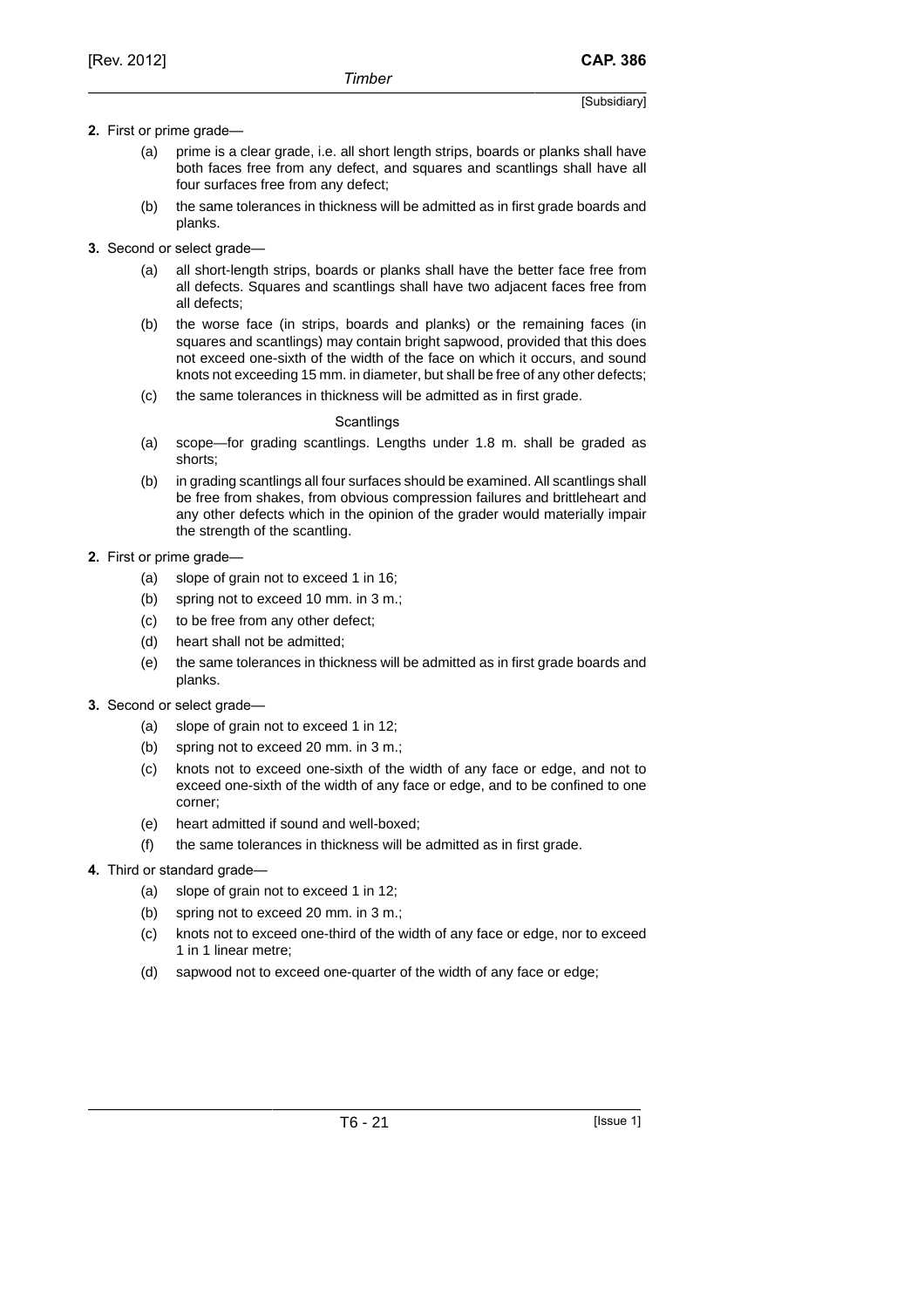- (e) end splits allowed up to an aggregate of 150 mm. at each end;
- (f) heart admitted if sound and well-boxed;
- (g) the same tolerances in thickness will be admitted as in third grade boards and planks.

#### Other Graded Timber

**1.** Timber not meeting any of the standard specifications set out above may be regarded as graded timber, provided that—

- (a) it has been graded by an authorized grader;
- (b) it is shipping-dry or drier (except where green timber is specified by the buyer);
- (c) it is free from live borer, rot, decay, brittleheart, compression failures and unsound or loose knots;
- (d) distortion does not exceed the following limits—
- (i) bow—25 mm. in 3 m.;
- (ii) cup—1 mm. in 50 mm.;
- (iii) twist—3½ percent;
- (iv) spring—25mm. in 3 running metres.
- **2.** Such timber will be described in the grading certificates as fourth or specified grade.

PART III – GRADE MARKS

1. First or prime grade-

a circle containing the letters "H.E.A.K." arranged thus-

2. Second or select gradea triangle containing the letters "H.E.A.K." arranged thus-



Н. **E.A.K.** 

> Η. S.

E.A.K.

- 3. Third or standard gradea square containing the letters "H.E.A.K." arranged thus-
- 4. Fourth or specified gradethe letters "H.S.E.A.K." arranged thus-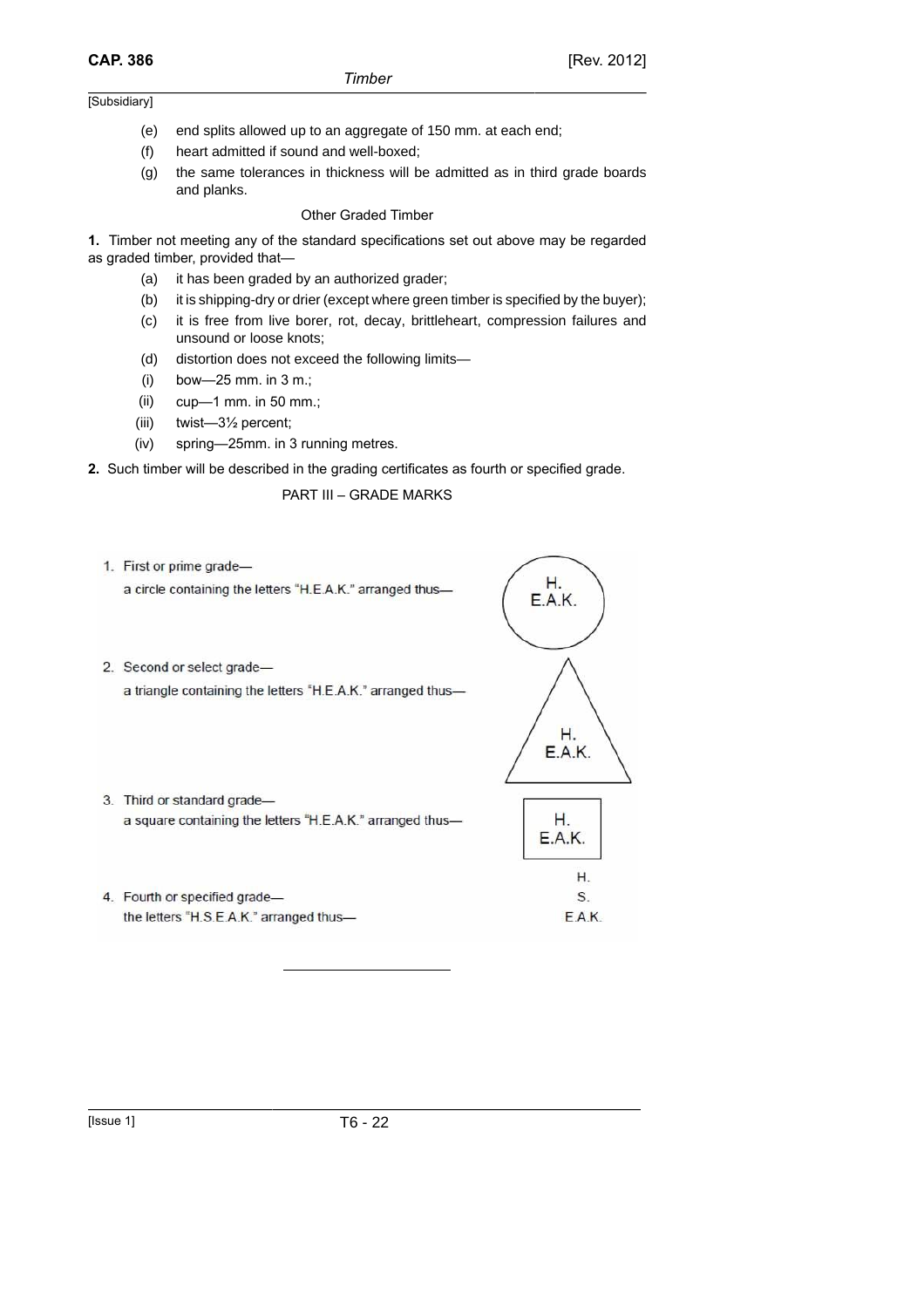## THIRD SCHEDULE SOFTWOOD GRADING

### PART I – GRADES OF TIMBER

In this Schedule—

**1.** The timber or all softwood species shall be graded under and in accordance with this Schedule.

**2.** There shall be six strength grades and five appearance grades.

**3.** Any species of softwood may be graded either in the strength grades or in the appearance grades.

**4.** The strength grades shall be—

- (a) first grade;
- (b) second grade;
- (c) third grade;
- (d) fourth grade,

which grades are defined in Part IV of this Schedule; and

- (e) general grade—this grade shall consist of 50 percent second grade and better and 50 percent third grade;
- (f) specified grade—this grade shall provide for special requirements in cases where an exceptional specification has been agreed between buyer and seller and shall include round timber.

**5.** The appearance grades shall be—

- (a) first grade;
- (b) second grade;
- (c) third grade,

which grades are defined in Part V of this Schedule; and

- (d) general grade—this grade shall consist of 50 percent second grade and better and 50 percent third grade;
- (e) specified grade—this grade shall provide for special requirements in cases where an exceptional specification has been agreed between buyer and seller and shall include round timber.

## PART II – INSTRUCTIONS FOR GRADING

**1.** (a) Timber to be graded under the strength rules shall be graded on the worse face and edge.

(b) Timber to be graded under the appearance rules shall be graded on the better face.

**2.** Where any defect which is not included in the grading rules is seen, such defect shall be considered on its estimated damaging effect on the piece of timber.

**3.** The size of an edge knot shall be measured—

- (a) where the knot touches the arris, as the width between the arris and a line touching the knot parallel to the arris; or
- (b) where the knot does not touch the arris, as the width between lines touching the knot and parallel to the arris.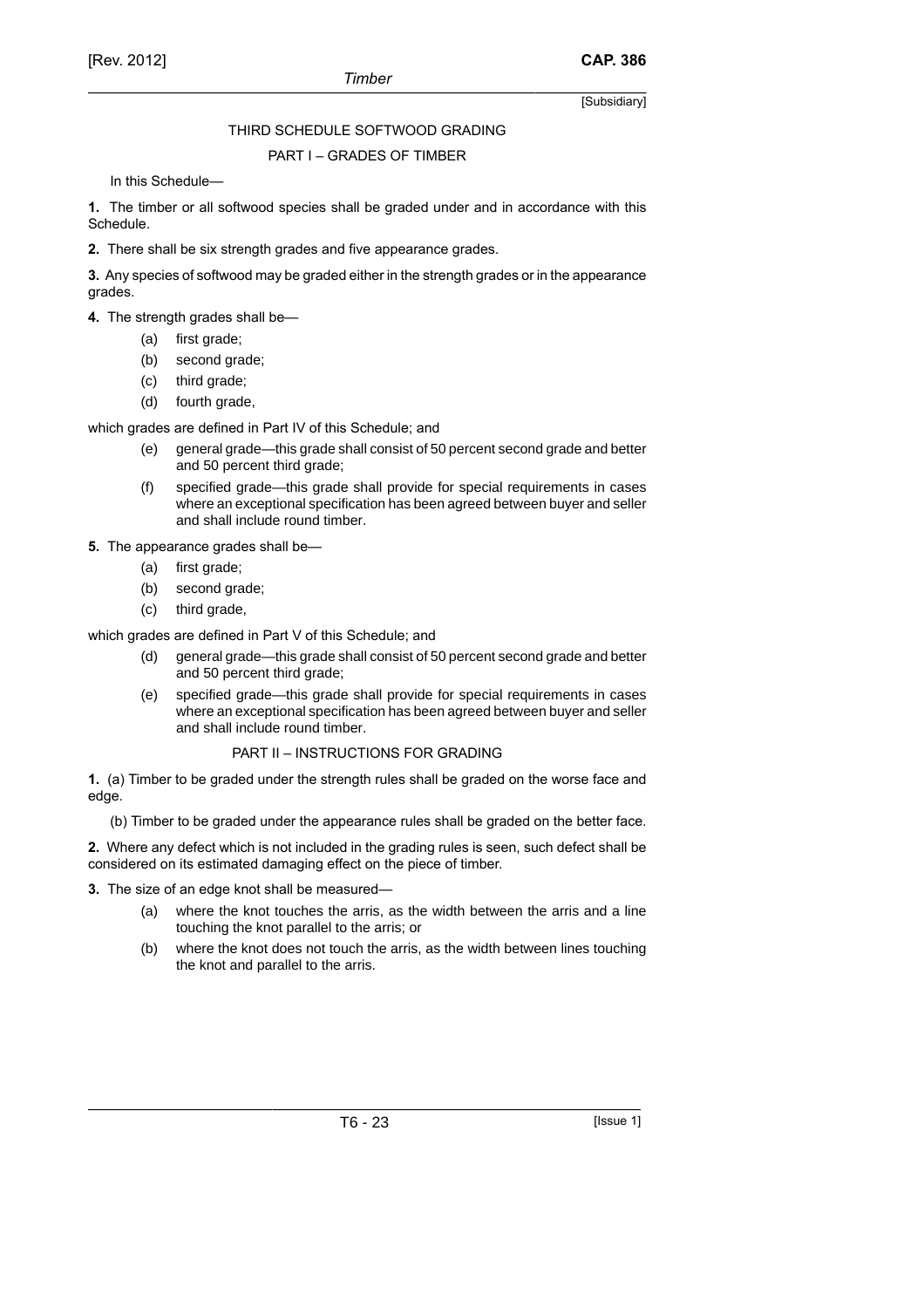**4.** The size of a margin knot shall be measured in the same manner as an edge knot.

**5.** The size of a centre knot shall be the mean of its greatest and least diameters.

**6.** The size of a knot cluster shall be taken as the sum of the diameters of individual knots measured as centre knots.

**7.** The amount of wane shall be expressed as a fraction of the width of the surfaces on which it occurs.

**8.** Slope of grain shall be measured over a distance of not less than twice the width of the piece or edge as relevant disregarding slight local deviations; and it shall be measured as the tangent of the angle of the inclination of the fibres to the long axis of the piece.

**9.** The size of resin pockets and bark pockets shall be limited to the width specified, and the lengths shall be expressed as the sum of the lengths of all pockets in millimetres to the length of the piece in metres.

**10.** The size of checks and splits shall be limited to the lengths specified.

**11.** The amount of bow shall be measured over a length of 3 m. and shall be expressed as the maximum deviation of the face from a straight line joining two points 3 m. apart.

**12.** The amount of spring shall be measured over a length of 3 m. and expressed as the maximum deviation of the edge from a straight line joining two points 3 m. apart.

**13.** The amount of twist shall be measured over a length of 3 m. and shall be expressed in degrees.

**14.** The amount of cup shall be measured over a width of 150 mm. and shall be expressed as mm. per 150 mm.

#### PART III – SPECIAL CONDITIONS

**1.** "Sapwood" (*Juniperus procera*)—up to 10 percent is allowed first grade, 20 percent in second grade, and it is unrestricted in the third grade. This applies only when *Juniperus procera* is graded by the appearance rules.

**2.** "Live borer"—shall be prohibited in all grades.

**3.** "Rot"—shall be prohibited in all grades except in the case of unsound knots.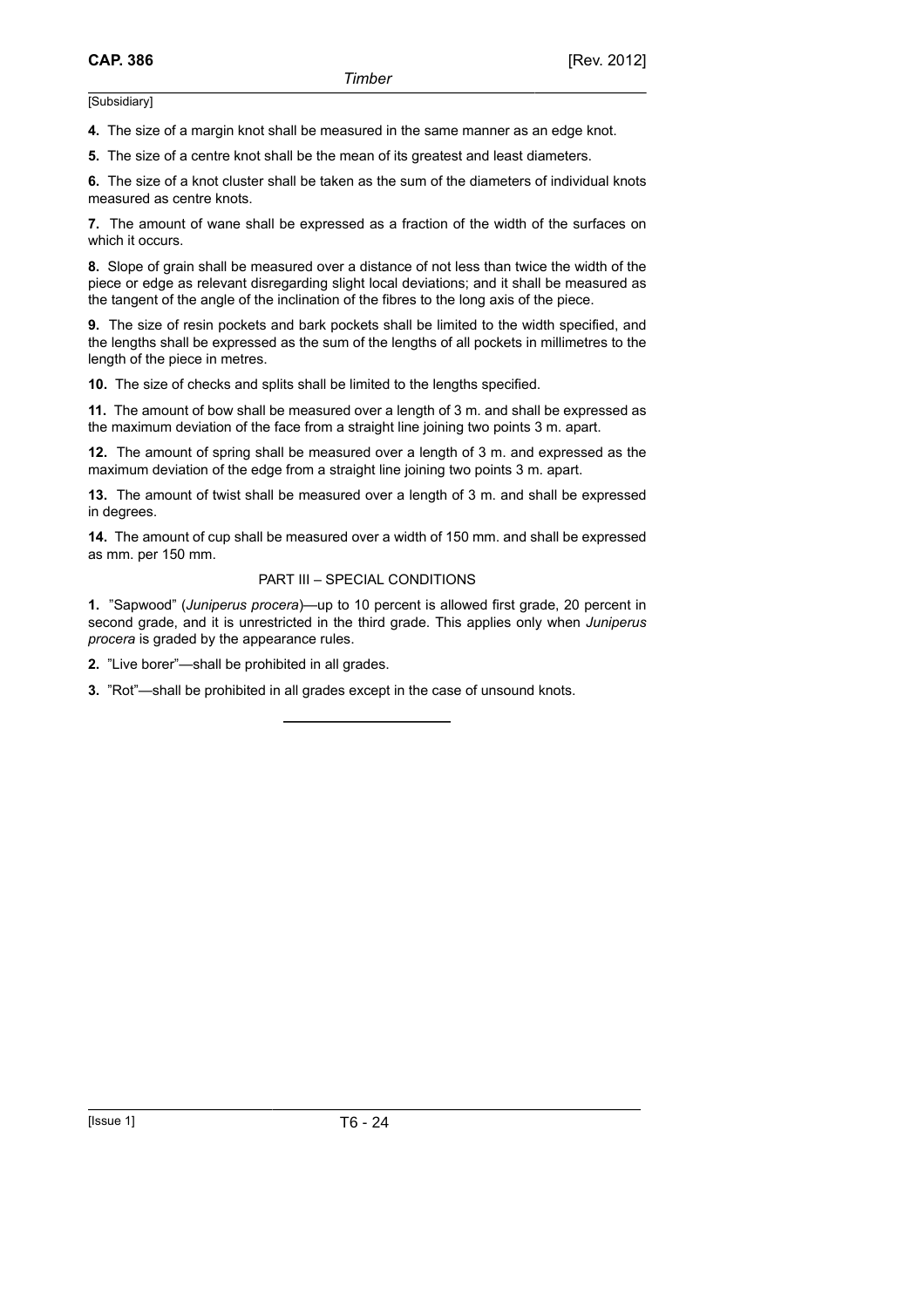## PART IV – STRENGTH GRADES-FIRST, SECOND, THIRD AND FOURTH

|                                                  |                                                                                                                             | THIRD SCHEDULE-continued                                      |                                                                |                           |
|--------------------------------------------------|-----------------------------------------------------------------------------------------------------------------------------|---------------------------------------------------------------|----------------------------------------------------------------|---------------------------|
|                                                  | PART IV - STRENGTH GRADES-FIRST, SECOND, THIRD AND FOURTH<br>Maximum Permissible Size of Defect or Characteristic per Grade |                                                               |                                                                |                           |
| Defect and Characteristic                        | First                                                                                                                       | Second                                                        | <b>Third</b>                                                   | Fourth                    |
|                                                  | Sound knots only                                                                                                            | Sound knots only                                              | Unsound knots included                                         | Unsound knots included    |
|                                                  | 1/2 thickness                                                                                                               | 16 thickness                                                  | % thickness                                                    | Unrestricted              |
|                                                  | 1/ <sub>8</sub> width                                                                                                       | V <sub>4</sub> width                                          | 1/ <sub>3</sub> width                                          | Unrestricted              |
|                                                  | '/e width                                                                                                                   | 1/ <sub>2</sub> width                                         | 1/ <sub>5</sub> width                                          | Unrestricted              |
|                                                  | 1/4 width                                                                                                                   | 1/ <sub>2</sub> width                                         | 1/ <sub>2</sub> width                                          | Unrestricted              |
|                                                  | 1/4 width                                                                                                                   | 1/ <sub>3</sub> width                                         | 1/ <sub>2</sub> width                                          | Unrestricted              |
|                                                  |                                                                                                                             |                                                               | Not allowed except in Unsound Knots                            |                           |
|                                                  |                                                                                                                             |                                                               |                                                                |                           |
|                                                  | Not allowed                                                                                                                 | 16 thickness                                                  | 1/4 thickness                                                  | 1/ <sub>5</sub> thickness |
|                                                  | Not allowed                                                                                                                 | '/ <sub>12</sub> width                                        | 1/4 width                                                      | 1/ <sub>3</sub> width     |
|                                                  | Not allowed                                                                                                                 | 1/4 length                                                    | 1/ <sub>3</sub> length                                         | Unspecified               |
| Slope of Grain                                   | 1:4                                                                                                                         | 1:8                                                           | Unrestricted                                                   | Unrestricted              |
| <b>Resin Pockets and Bark Pockets</b>            | Not allowed                                                                                                                 | Not more than 6mm, wide                                       | Not more than 6mm, wide                                        | Unrestricted              |
|                                                  |                                                                                                                             | Not more than 40 mm in<br>length per metre length of<br>piece | Not more than 80 mm. in<br>length per metre length of<br>piece |                           |
|                                                  | Total length not<br>exceeding 150 mm.                                                                                       | Total length not exceeding<br>225 mm                          | Total length not exceeding<br>300 mm                           | Unrestricted              |
| Bow                                              | 6mm. in 3m. of length                                                                                                       | 13 mm, in 3m, of length                                       | 25 mm. in 3m. of length                                        | Unrestricted              |
|                                                  | 6mm. in 3m. of length                                                                                                       | 13 mm. in 3 m. of length                                      | 25 mm. in 3 m. of length                                       | Unrestricted              |
| Twist<br>Andrews March 2002 (Andrews March 2003) | 3 <sup>e</sup> in 3m. of length                                                                                             | 6° in 3m. of length                                           | 9° in 3m. of length                                            | Unrestricted              |
| Cup                                              | 1.5 mm. in 150 mm. of<br>width                                                                                              | 3 mm. in 150 mm. of length                                    | 3 mm. in 150 mm. of width                                      | Unrestricted              |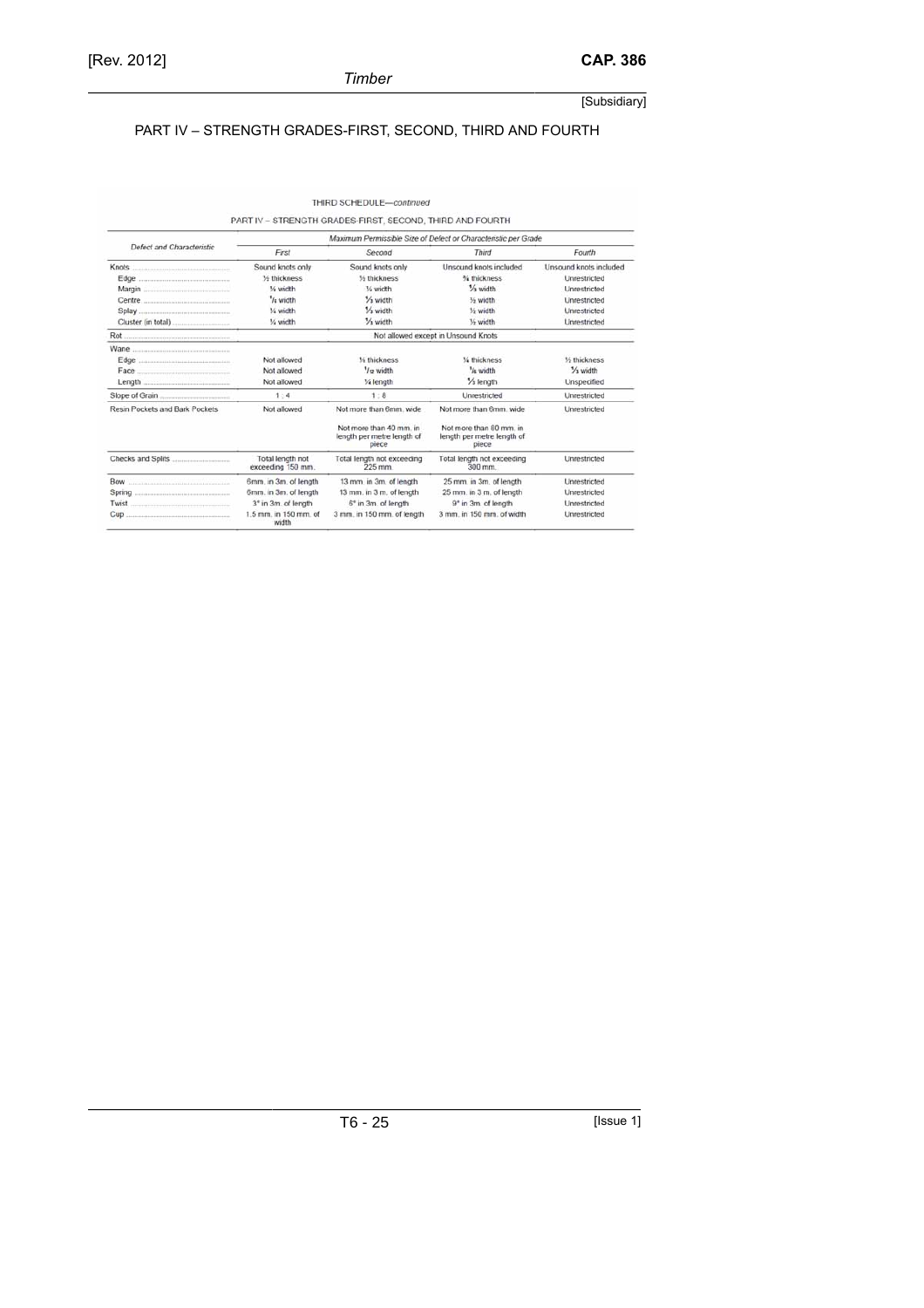## *Timber*

## [Subsidiary]

|                                                              |                                                                                                                                             | THIRD SCHEDULE-continued                                                                 |                                                                         |                                                                             |  |
|--------------------------------------------------------------|---------------------------------------------------------------------------------------------------------------------------------------------|------------------------------------------------------------------------------------------|-------------------------------------------------------------------------|-----------------------------------------------------------------------------|--|
|                                                              | Maximum Permissible Size of Defect or Characteristic per Grade                                                                              |                                                                                          |                                                                         |                                                                             |  |
| Defect and Characteristic                                    | First                                                                                                                                       | Second                                                                                   | <b>Third</b>                                                            | Fourth                                                                      |  |
| Pith <b>Manual</b>                                           | Not allowed                                                                                                                                 | Not allowed                                                                              | 50 mm. in 3 m.                                                          | Unrestricted                                                                |  |
| <b>Dead Borer Holes</b>                                      | Not allowed                                                                                                                                 | Not allowed                                                                              | Not allowed                                                             | Unrestricted                                                                |  |
| Undersize (unseasoned timber)<br>Undersize (seasoned timber) | Not allowed<br>Not allowed                                                                                                                  | Not allowed<br>Not allowed                                                               | Not allowed<br>Must not exceed 3 mm, in<br>thickness nor 3 mm, in width | Not allowed<br>Must not exceed 3 mm. in<br>thickness nor 3 mm, in width     |  |
| Oversize (unseasoned timber)<br>Oversize (seasoned timber)   | All timber to be sawn oversize by 1 mm. per 20 mm. thickness and width<br>Not more than 3 mm, in thickness and not more than 6 mm, in width |                                                                                          |                                                                         |                                                                             |  |
|                                                              | PART V - APPEARANCE GRADES-FIRST, SECOND AND THIRD                                                                                          |                                                                                          |                                                                         |                                                                             |  |
| Defect and Characteristic                                    | Maximum Permissible Size of Defect and Characteristic per Grade                                                                             |                                                                                          |                                                                         |                                                                             |  |
|                                                              | First                                                                                                                                       | Second                                                                                   |                                                                         | <b>Third</b>                                                                |  |
|                                                              | Sound knots only<br>Up to 40 mm, total diameter<br>Not allowed                                                                              | Sound knots only<br>Up to 75 mm, total diameter<br>1 up to 1/4 width                     |                                                                         | Unsound knots included<br>Up to 150 mm, total diameter<br>2 up to 1/4 width |  |
|                                                              | Not allowed except in unsound knots                                                                                                         |                                                                                          |                                                                         |                                                                             |  |
|                                                              | Not exceeding 1/4 thickness '/a width<br>1/4 length                                                                                         | As for First                                                                             |                                                                         | Not exceeding 1/4 thickness 1/4 width<br>$\frac{1}{2}$ length               |  |
|                                                              | 1:14                                                                                                                                        | 1:8                                                                                      |                                                                         | Unrestricted                                                                |  |
| Resin Pockets or Bark Pockets                                | Not more than 6 mm, wide, Not more<br>than 40 mm, in length per metre<br>length of piece                                                    | Not more than 6 mm, wide. Not more<br>than 80 mm. in length per metre<br>length or piece |                                                                         | Unrestricted                                                                |  |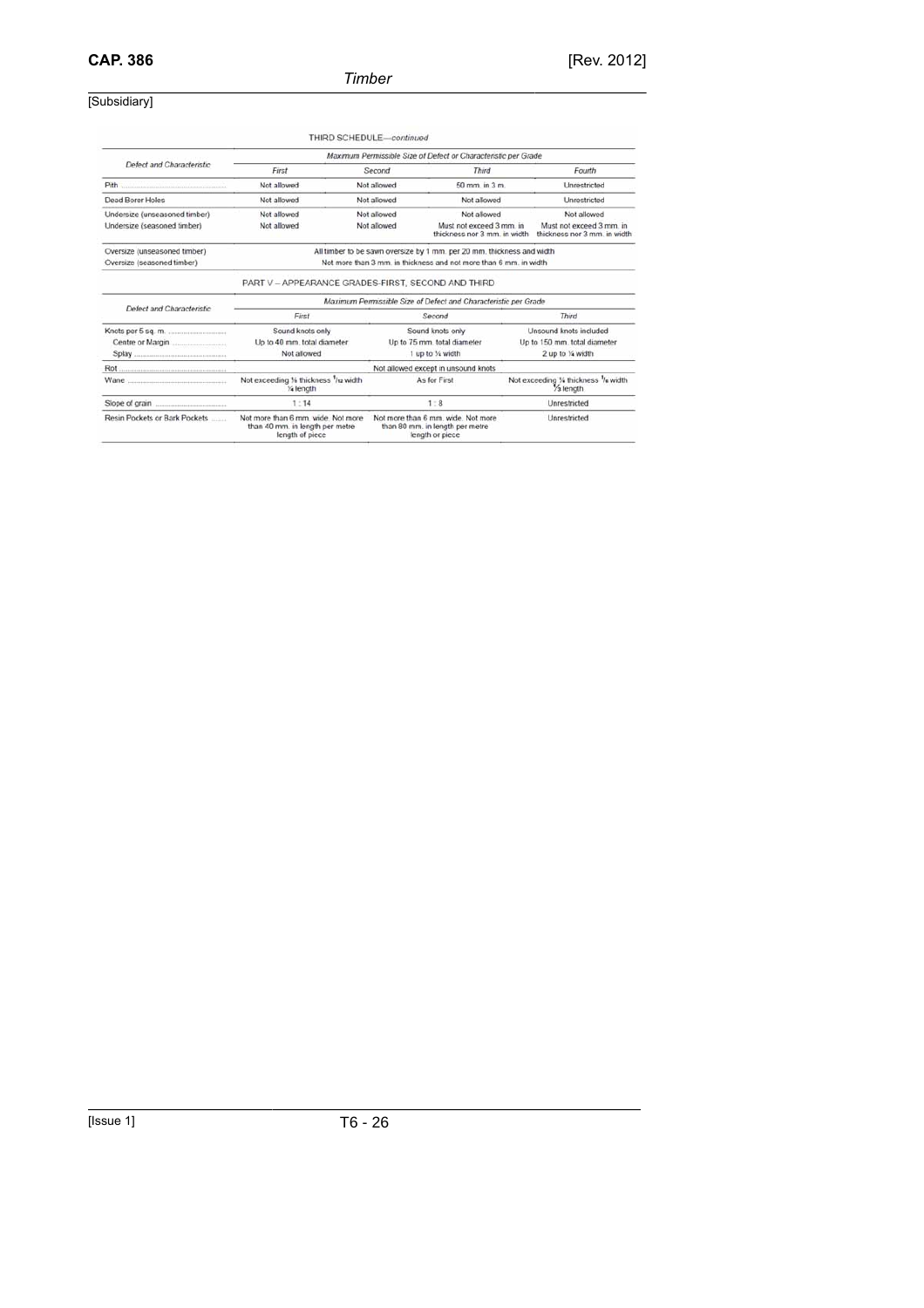## *Timber*

## [Subsidiary]

|                                                        |                                                                                         | THIRD SCHEDULE-continued                                                                |                                                                                           |  |
|--------------------------------------------------------|-----------------------------------------------------------------------------------------|-----------------------------------------------------------------------------------------|-------------------------------------------------------------------------------------------|--|
|                                                        | Maximum Permissible Size of Defect and Characteristic per Grade                         |                                                                                         |                                                                                           |  |
| Defect and Characteristic                              | First                                                                                   | Second                                                                                  | Third                                                                                     |  |
|                                                        | Not more than 1 mm, wide Not more<br>than 40 mm. in length per metre<br>length of piece | Not more than 20mm, wide Not more<br>than 80 mm. in length per metre<br>length of piece | Not more than 3 mm, wide, Not more<br>than 160 mm. in length per metre<br>length of piece |  |
| Bow                                                    | 13 mm, in 3 m, of length                                                                | 25 mm, in 3 m, of length                                                                | 50 mm, in 3 m, of length                                                                  |  |
| Spring                                                 | 6 mm. in 3 m. of length                                                                 | 13 mm, in 3 m, of length                                                                | 25 mm. in 3 m. of length                                                                  |  |
|                                                        | 3 <sup>*</sup> in 3 m. of length                                                        | 6 <sup>*</sup> in 3 m. of length                                                        | 9° in 3m. of length                                                                       |  |
|                                                        | 1.5 mm. in 150 mm. of width.                                                            | 3 mm. in 150 mm. of width                                                               | 6 mm. in 150 mm. of width                                                                 |  |
|                                                        | Not allowed                                                                             | Not allowed                                                                             | Unrestricted                                                                              |  |
| Sapwood,<br>where<br>distinct<br>from<br>heartwood<br> | Not allowed                                                                             | up to 20% of face graded                                                                | Unrestricted                                                                              |  |
|                                                        | 5%                                                                                      | 15%                                                                                     | Unrestricted                                                                              |  |
| Undersize (unseasoned timber)                          | Not allowed                                                                             | Not allowed                                                                             | Not allowed                                                                               |  |
| Undersize (seasoned timber)                            | Not allowed                                                                             | Not allowed                                                                             | Not exceeding 3 mm. in thickness not<br>6 mm in width                                     |  |
| Oversize (unseasoned timber)                           | All timber to be sawn oversize by 1 mm. per 20 m. of thickness and width                |                                                                                         |                                                                                           |  |
| Oversize (seasoned timber)                             | Not more than 3 mm, in thickness and not more than 5 mm, in width                       |                                                                                         |                                                                                           |  |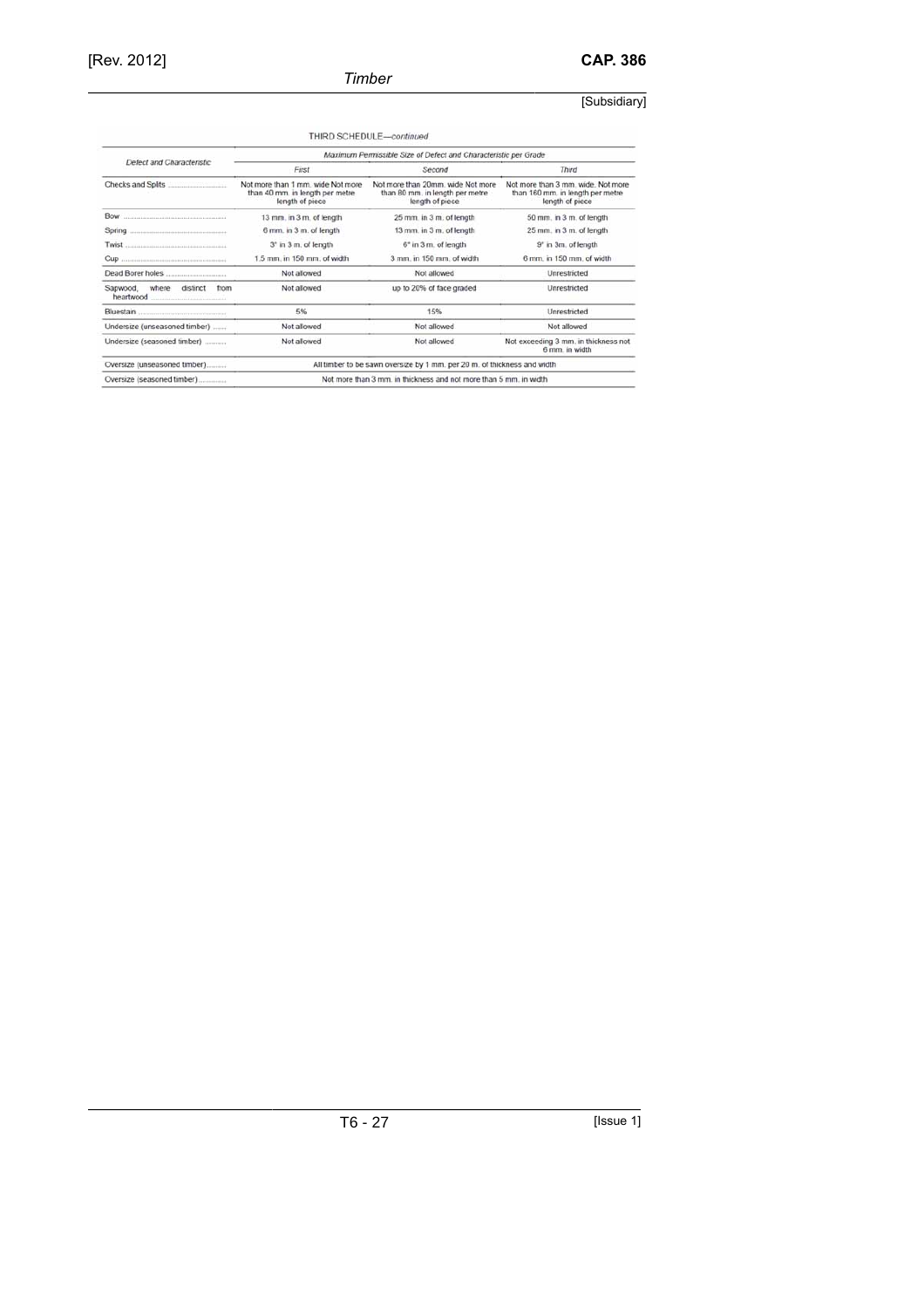### PART VI – GRADE MARKS

**1.** In all grades, the letter "S" above the grade number shall denote that the timber has been graded by the strength rules, and the letter "A" shall denote that the timber has been graded by the appearance rules.

(a) In the case of first grade, a circle containing the letters E.A.K. surmounted by the figure 1—



(b) In the case of second grade, a triangle containing the letters E.A.K. surmounted by the figure 2—



(c) In the case of third grade, a square containing the letters E.A.K. surmounted by the figure 3—



(d) In the case of fourth grade, the letters E.A.K. surmounted by the figure 4—

S  $\overline{4}$ E.A.K

(e) In the case of general grade, the letters E.A.K. surmounted by the letter G—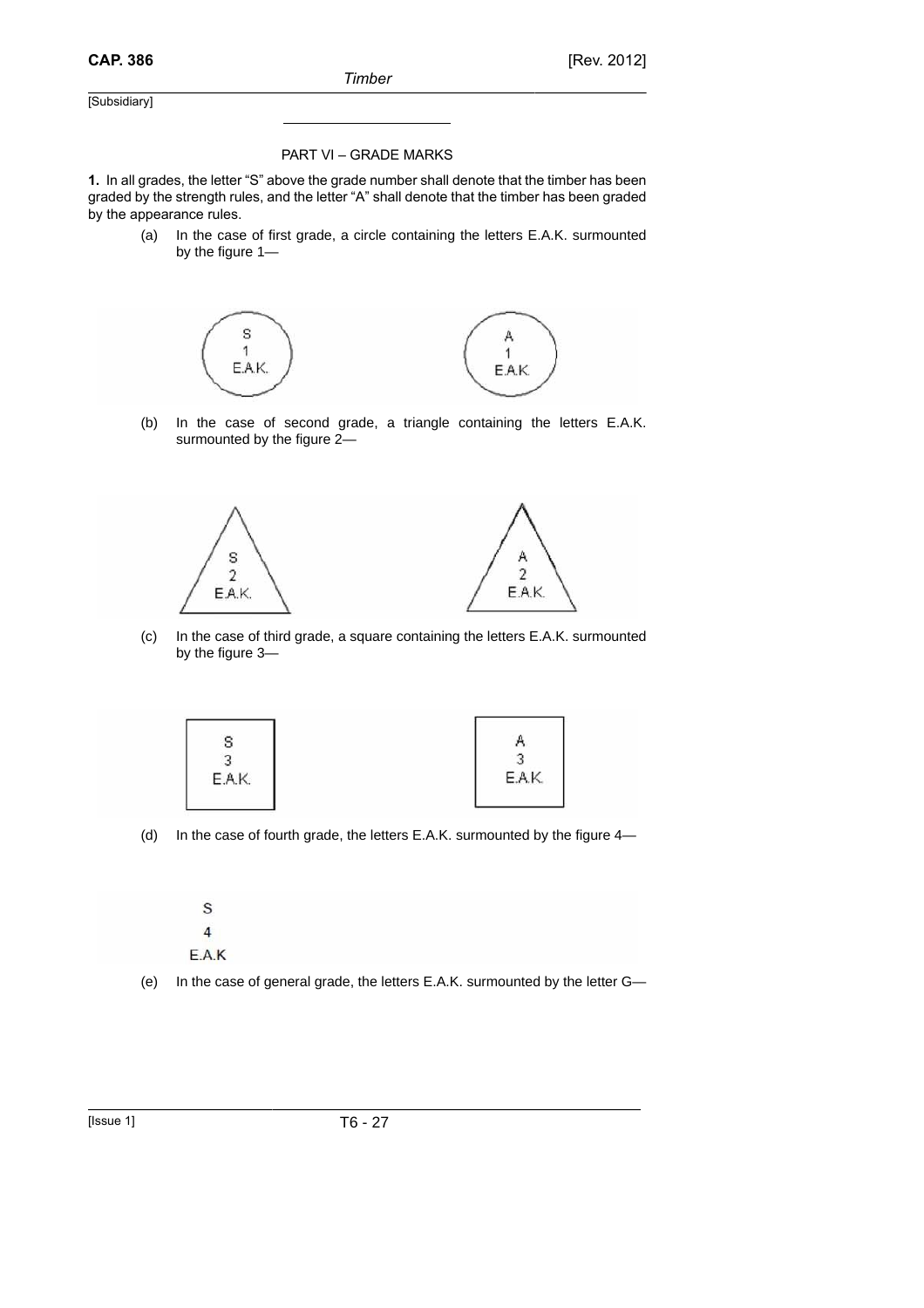| [Rev. 2012] | <b>CAP. 386</b>                                                                |
|-------------|--------------------------------------------------------------------------------|
|             | Timber                                                                         |
|             | [Subsidiary]                                                                   |
| S           | A                                                                              |
| G           | G                                                                              |
| E.A.K.      | <b>E.A.K.</b>                                                                  |
| (f)         | In the case of specified grade, the letters E.A.K. surmounted by the letter S- |
| S           | A                                                                              |
| S           | S                                                                              |
| E.A.K.      | E.A.K.                                                                         |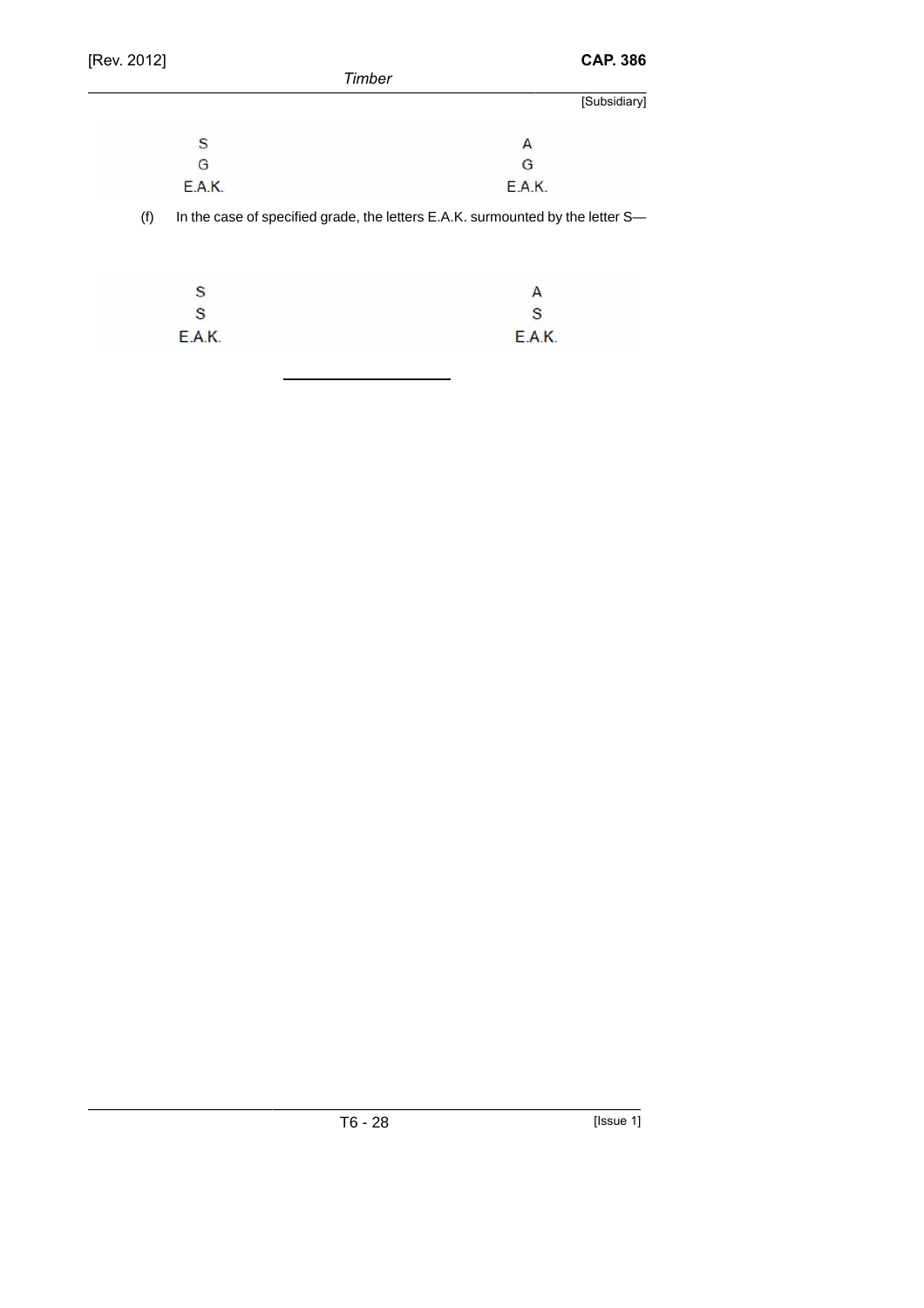### FOURTH SCHEDULE BLACKWOOD GRADING

#### PART I – INTRODUCTION

**1.** In this Schedule, unless the context otherwise requires—

**"blackwood"** means the species *Dalbergia melanoxylon*, also known as East African Blackwood and Mpingo.

### PART II – GRADING INSTRUCTIONS

- **1.** Blackwood timber shall be graded in accordance with the following instructions—
	- (a) the grading of blackwood timber shall be done on all faces of the timber and all cut surfaces shall be free from any form of coating before grading is attempted;
	- (b) no blackwood timber shall be graded unless the heartwood is black, very dark brown or very dark purple;
	- (c) no blackwood timber shall be graded unless it is cut full to the sizes specified by the purchaser;
	- (d) no blackwood log shall be graded if the sapwood exceeds 20 mm. in width at its narrowest point measured radially;
	- (e) no blackwood timber shall be graded if the outer parts of such log are deeply or severely fluted;
	- (f) no blackwood timber shall be graded if it contains live borer;
	- (g) no blackwood timber shall be graded as "first grade" unless it conforms with the specifications set out in section 2 of this part;
	- (h) no blackwood timber shall be graded as "second grade" unless it conforms with the specifications set out in section 3 of this part;
	- (i) no blackwood timber which has been graded shall be marked with any grading mark other than the mark delineated and described in Part III which is appropriate to its grade;
	- (j) when defects are encountered in any blackwood timber which are not defined in the list of defects contained in Appendix I to this Part, they shall be considered as equivalent to such defects according to their damaging effect on the piece of timber under inspection.

#### GRADES OF BLACKWOOD TIMBER

## **2.** For first grade—

- (a) logs to be 230 mm. or more in minimum diameter of the heartwood at the smaller end;
- (b) logs to be 9 in. or more in minimum diameter of the heartwood at the smaller end;
- (c) logs to be generally round in shape at the ends, reasonably straight, free from excessive fluting, completely free from very deep flutes, and free from twin hearts;
- (d) logs to have 75 percent or more of the heartwood at the ends free from the visible defects as defined in paragraph 4 of this Part;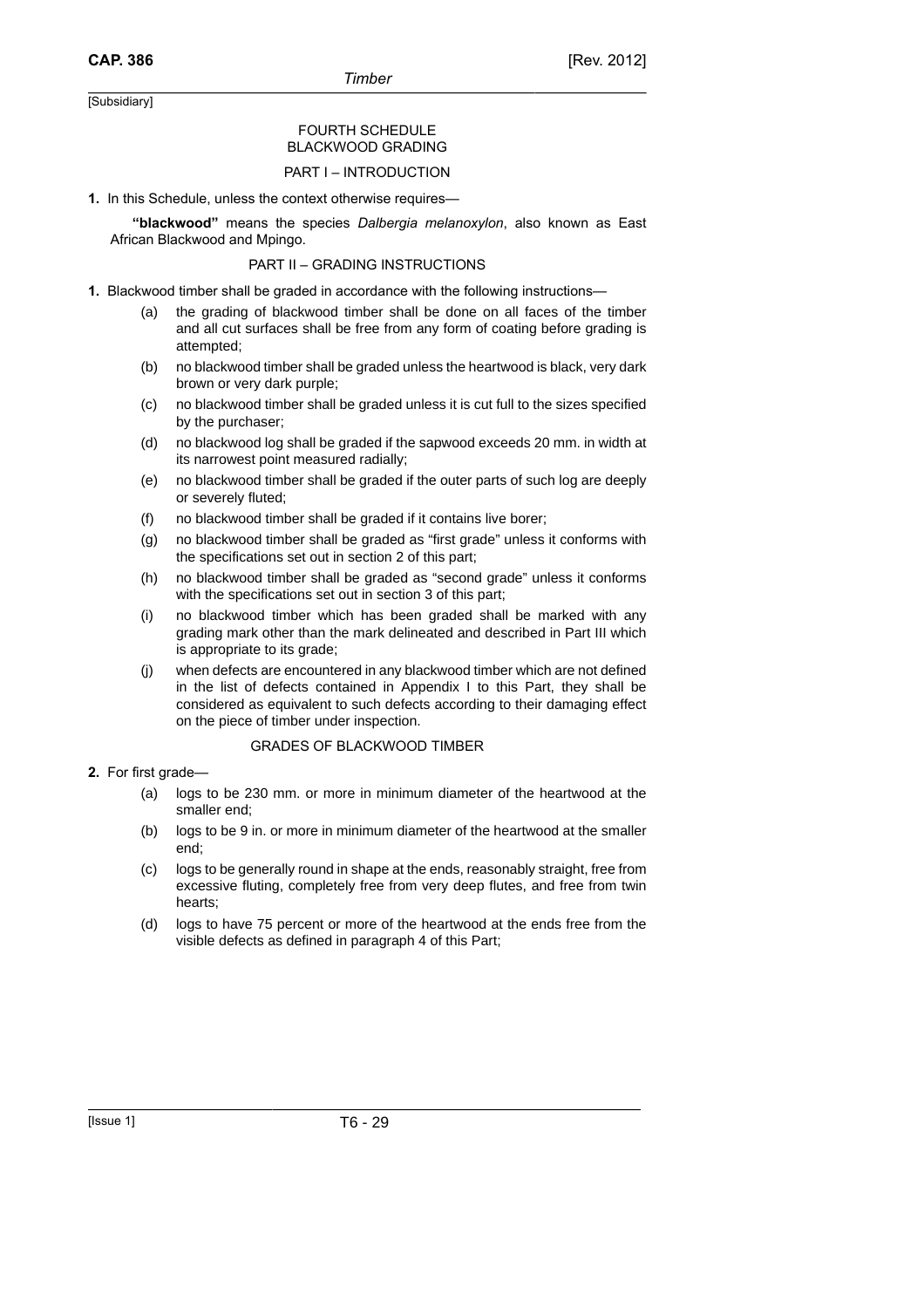- (e) logs to be free from unsound knots and free from sound knots over 150 mm. in average diameter of heartwood. Sound knots and knot clusters under 50 mm. in average diameter of heartwood will be permitted up to a maximum of three knots in each 1m. length of log;
- (f) sawn or machined timber to be completely free from visible defects as defined in paragraph 4 of this Part and free from knots of any size.
- **3.** For second grade—
	- (a) logs to be 150 mm. or more in minimum diameter of the heartwood at the smaller end;
	- (b) logs to be generally round in shape at the ends, reasonably straight, free from very deep flutes, and free from twin hearts;
	- (c) logs to have 60 percent or more of the heartwood at the ends, free from defects as defined in paragraph 4 of this Part;
	- (d) logs to be free from unsound knots and free from sound knots over 75 mm. in average diameter of heartwood. Sound knots and knot cluster under 75 mm. average diameter of heartwood will be permitted up to a maximum of three knots in each 1m. length of log;
	- (e) sawn or machined timber to have 95 per cent of each face completely free from visible defects as defined in paragraph 4 of this Part and free from knots of any size.

### **4.** The visible defects are—

- (a) hollow, soft, rotten or shattered heart;
- (b) borer holes in the heartwood;
- (c) all types of shakes;
- (d) checks more than 15 mm. deep;
- (e) included bark or inbark;
- (f) pockets containing bark, stone, sand, resin or foreign matter;
- (g) sound knots, over 75 mm. in diameter of heartwood; unsound knots of any size;
- (h) twin hearts in the heartwood of a piece of timber;
- (i) sapwood;
- (j) fine hair cracks (in sawn timber only).

### PART III – GRADE MARKS

## **1. First grade—**

A circle containing the letters "B.1.E.A.K." arranged thus—